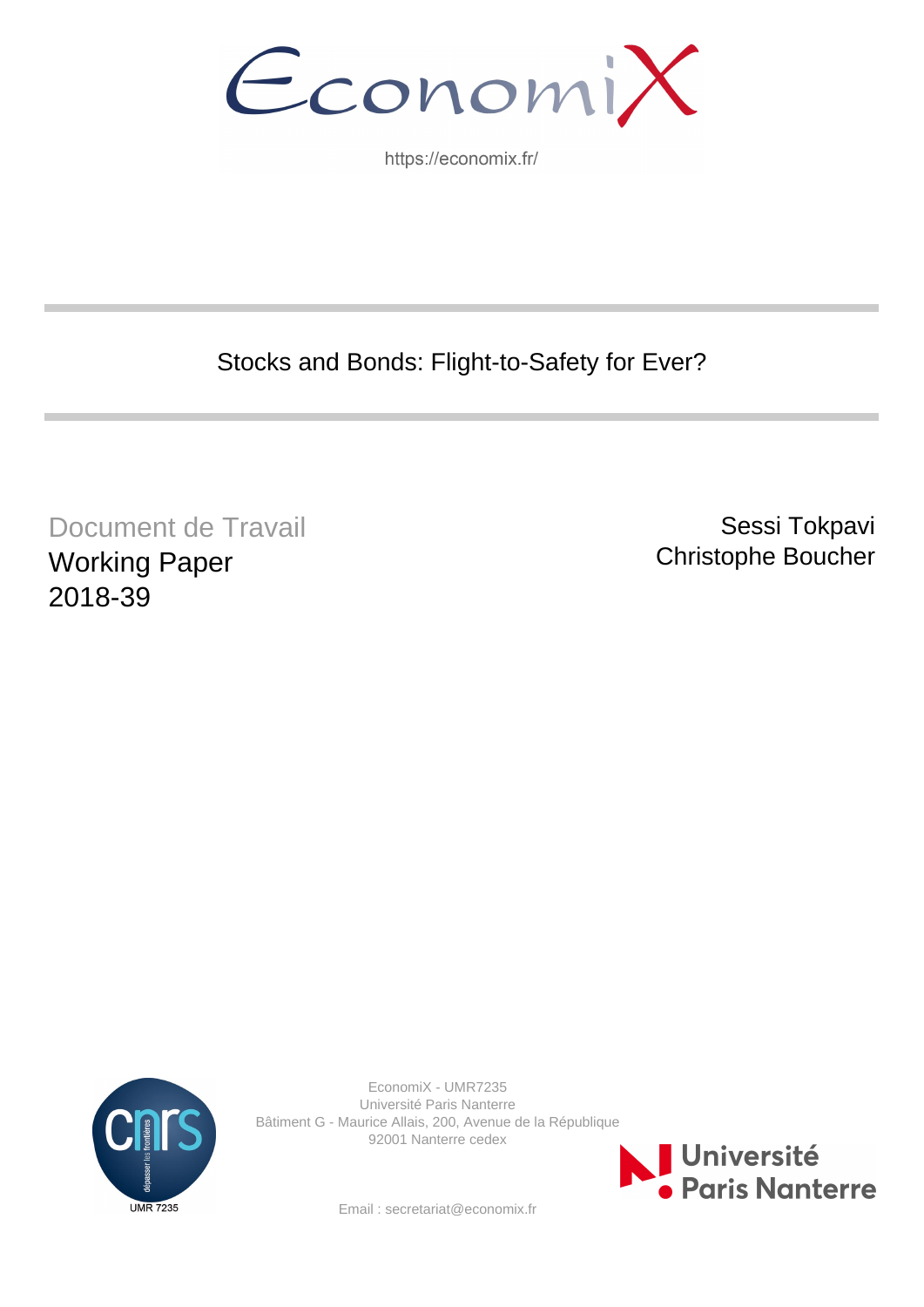## Stocks and Bonds: Flight-to-Safety for Ever?

Christophe, Boucher<sup>∗</sup>

Sessi, Tokpavi†

September 14, 2018

#### **Abstract**

This paper gives new insights about flight-to-safety from stocks to bonds, asking whether the strength of this phenomenon remains the same in the current environment of low yields. The motivations lie in the conjecture that when yields are low, the traditional motives of flight-to-safety (wealth protection, liquidity) could not be sufficient, inducing weaker flight-to-safety events. Empirical applications using data for US government bonds and the S&P 500 index, show indeed that when yields are low, the strength of flight-to-safety from stocks to bonds weakens. Moreover, we develop a bivariate model of flight-to-safety transfers that measures to what extent the strength of flight-to-safety from stocks to bonds is related to the strength of flight-to-safety from stocks to other safe haven assets (gold and currencies). Results show that when the strength of flight-to-safety from stocks to bonds decreases the strength of flight-to-safety from stocks to gold increases. This result is more pronounced in the current low-yield environment, suggesting a shift in the historical attractiveness of bonds as safe haven.

**JEL Codes**: G11, G12, E43, E44

**Keywords**: Bonds stocks relationship, Flight-to-Safety, Low-yield environment, Bond alternatives, Currencies, Gold.

<sup>∗</sup> christophe.boucher@parisnanterre.fr, EconomiX, UPL, University Paris Nanterre, CNRS, F92000 Nanterre, France.

<sup>†</sup>Corresponding author. sessi.tokpavi@univ-orleans.fr, LEO, UMR 7322, University of Orléans, F-45067, Orléans, France.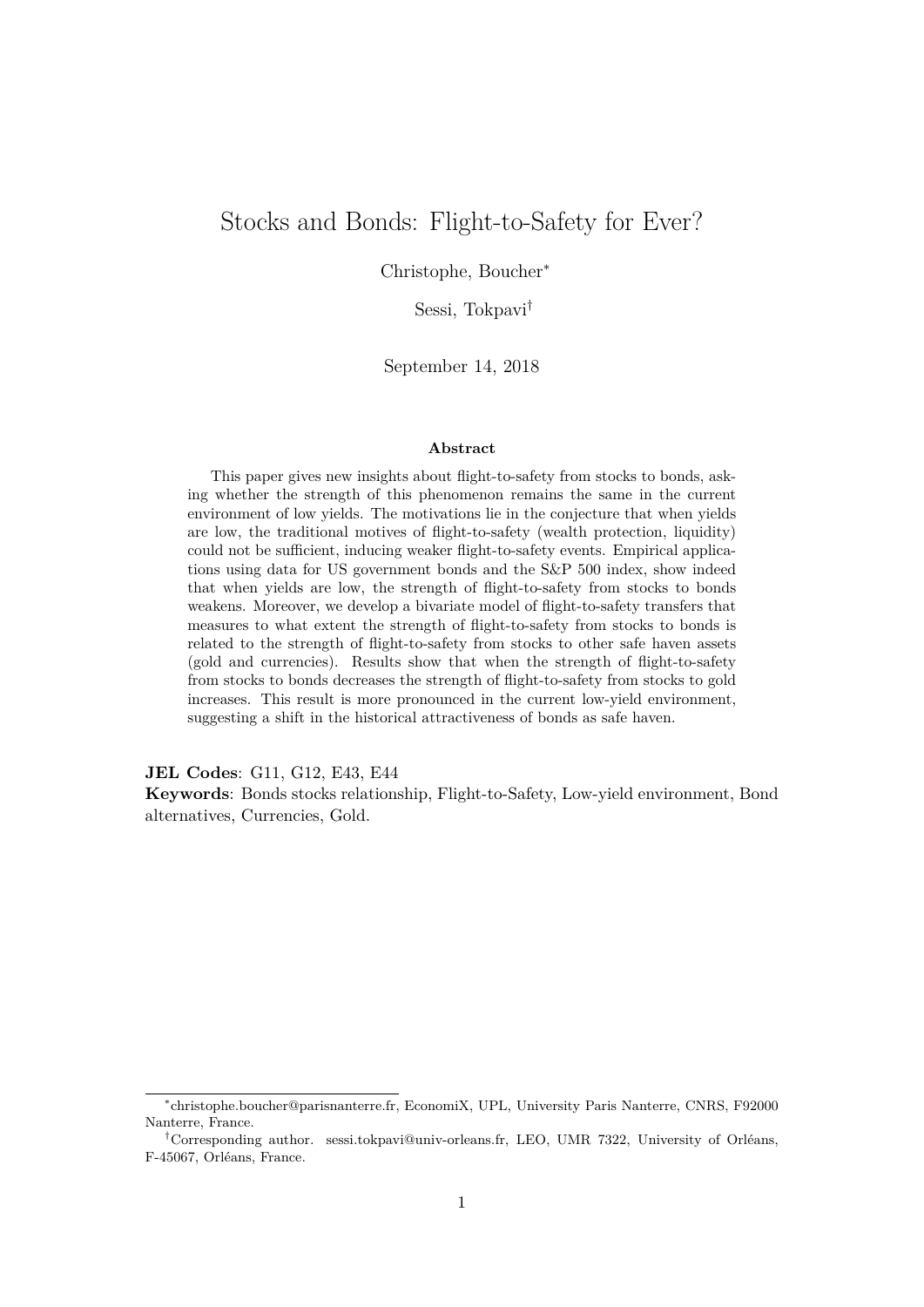## **1 Introduction**

The correlation between the returns on government bonds and stock indices has been deeply scrutinized in the literature. The main motivation lies in the fact that these two assets are considered not only as complementary but also as substitutes, and the level and dynamics of their return's correlation are important elements for asset allocation decisions. Theoretically, uncertainties about growth and inflation are the main drivers of this correlation via their impact on both the equity risk premium and the term premium (Ilmanen, 2003). Indeed, when uncertainty about growth raises, the equity risk premium increases, depressing stock market, while bond prices boom in response to a drop in the term premium. This leads to a negative correlation between the returns on stocks and bonds. Moreover, a positive correlation arises from increased uncertainty about expected inflation, via the impact of the latter on the common interest rate factor that drives stock and bond prices (Li, 2002). Of major importance are episodes of pronounced negative correlation between these two assets, referred to as flight-to-safety (hereafter FTS), with large decline (rise) in stock (bond) prices. A recent literature pioneered by the seminal paper of Vayanos (2004) has analyzed FTS episodes, both theoretically and empirically.

Economic theories of investor FTS include Vayanos (2004), Caballero and Krishnamurthy (2008) and Brunnermeier and Pedersen (2009), to cite but a few. Vayanos (2004) develops an equilibrium model with assets differing in their liquidity, and where uncertainty is modelled by the stochastic volatility of asset payoffs. Investors are considered as fund managers with their managing wealth subject to withdrawals when the fund performance falls below an exogenous threshold. The model generates FTS associated to time of high uncertainty due to increased liquidity premia.<sup>1</sup> Caballero and Krishnamurthy (2008) build a model where FTS episodes arise not only from the risk about asset payoffs, but also from (Knightian) uncertainty about the states of the world. In their model, facing market turmoil and limited aggregate liquidity, uncertainty-averse agents with max-min preferences consider the most unfavorable scenario among all possible ones. This leads them to project liquidity shortages and to switch from risky to safe assets. Using the relation between market liquidity and trader's funding liquidity, Brunnermeier and Pedersen (2009) develop a model in which

<sup>&</sup>lt;sup>1</sup>In the literature FTS episodes refers to both flight-to-quality and flight-to-liquidity episodes. The difference between them results from the economic motives (preference for less risky assets or preference for liquidity) that lead investors rebalancing their portfolios in time of increased uncertainty. Beber et al. (2009) deeply analyzes both episodes in the Euro-area bond market. In this paper we do not focus on these motives and consider the FTS phenomenon, globally.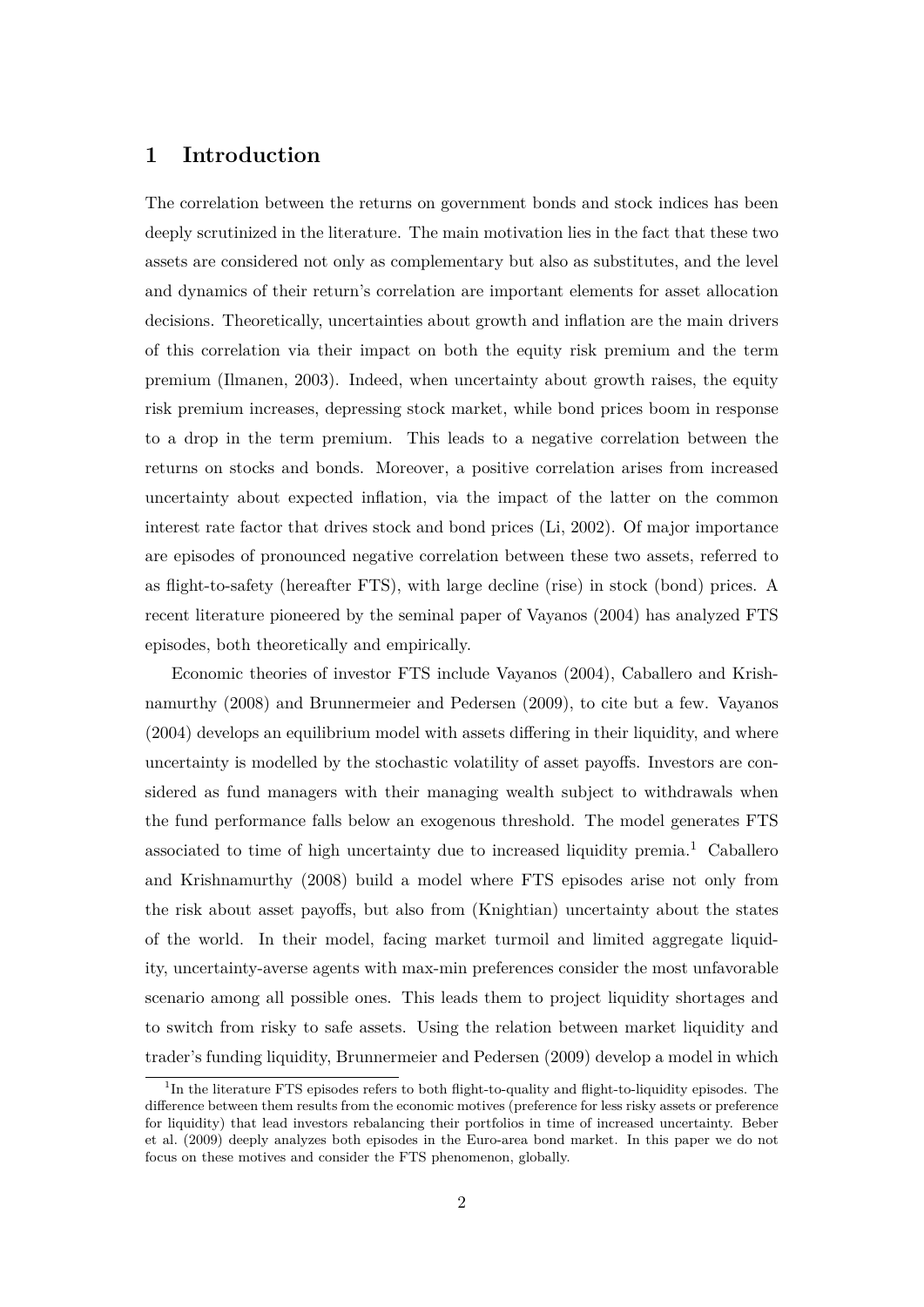deterioration of market liquidity pushes speculators to mostly provide liquidity in safer securities (with lower margins), leading to an increase in the liquidity differential between safe and risky securities, an evidence of FTS.

On the empirical side, Baur and Lucey (2009) propose a test of FTS from stocks to bonds, with applications to eight developed countries. Their results evidence the existence of FTS episodes that coincide with crisis periods, and which appear to be country-specific with a common occurrence among countries. Baele et al. (2015) provide many interesting stylized facts about FTS episodes from stock to bond markets, using daily data for 23 countries. They found, among other things, that FTS days comprise less than 3% of the sample, and in those days, bond returns exceed stock returns by 2*.*5 to 4% on average. Moreover, a rise in the implicit volatility and the Ted spread, liquidity shortages, and decreases in consumer sentiment indicators, seem to be concomitant to FTS episodes.

The objective of this paper is to provide additional stylized facts about FTS. Precisely, we investigate whether bond yield regimes (low or high yield environment) can affect the strength of FTS between stocks and bonds. This research question is important for portfolio managers to evaluate whether the well-known diversification benefits of FTS continue to hold in a low-yield environment, low inflation and expansionary monetary policies, that pushes yields to historically low levels.<sup>2</sup> In relation to the existing literature, our approach goes beyond the traditional motives of FTS (wealth protection, liquidity) asking if they remain sufficient in the current context of low yields. In other words, (i) when yields are low, do investors still find it rational in times of crisis to rebalance their equity portfolios in favor of bonds? (ii) Are there some transfers to other more profitable safe havens, such as gold or currencies? To our knowledge, this is the first paper that addresses these two issues about FTS.

To provide answers to the first research question, we build on Ghysels et al. (2016) and Aslanidis and Christiansen (2017) and use an econometric model based on dynamic quantile regression that helps measuring the strength of FTS from stocks to bonds.

<sup>2</sup>US nominal interest rates remained low since 2007-2008 as the result of low inflation and low neutral real interest rate estimates. To support the economic recovery from the Great Recession, the Federal Reserve held the federal funds rate near zero for over seven years and acquired large holdings of longer-term securities. Despite these extraordinary measures, real GDP has grown at only a modest pace during the recovery. Commentators and policymakers have described this combination of low growth and low-interest rates as a "new normal" for the US economy. Some observers, such as Rogoff (2015), trace these development to persistent, but ultimately transitory, debt deleveraging and borrowing headwinds in the wake of the global financial crisis. Some others, like Summers (2014), see these developments as more structural and symptomatic of "secular stagnation", i.e., a confluence of structural changes persistently weakening GDP growth and lowering interest rates.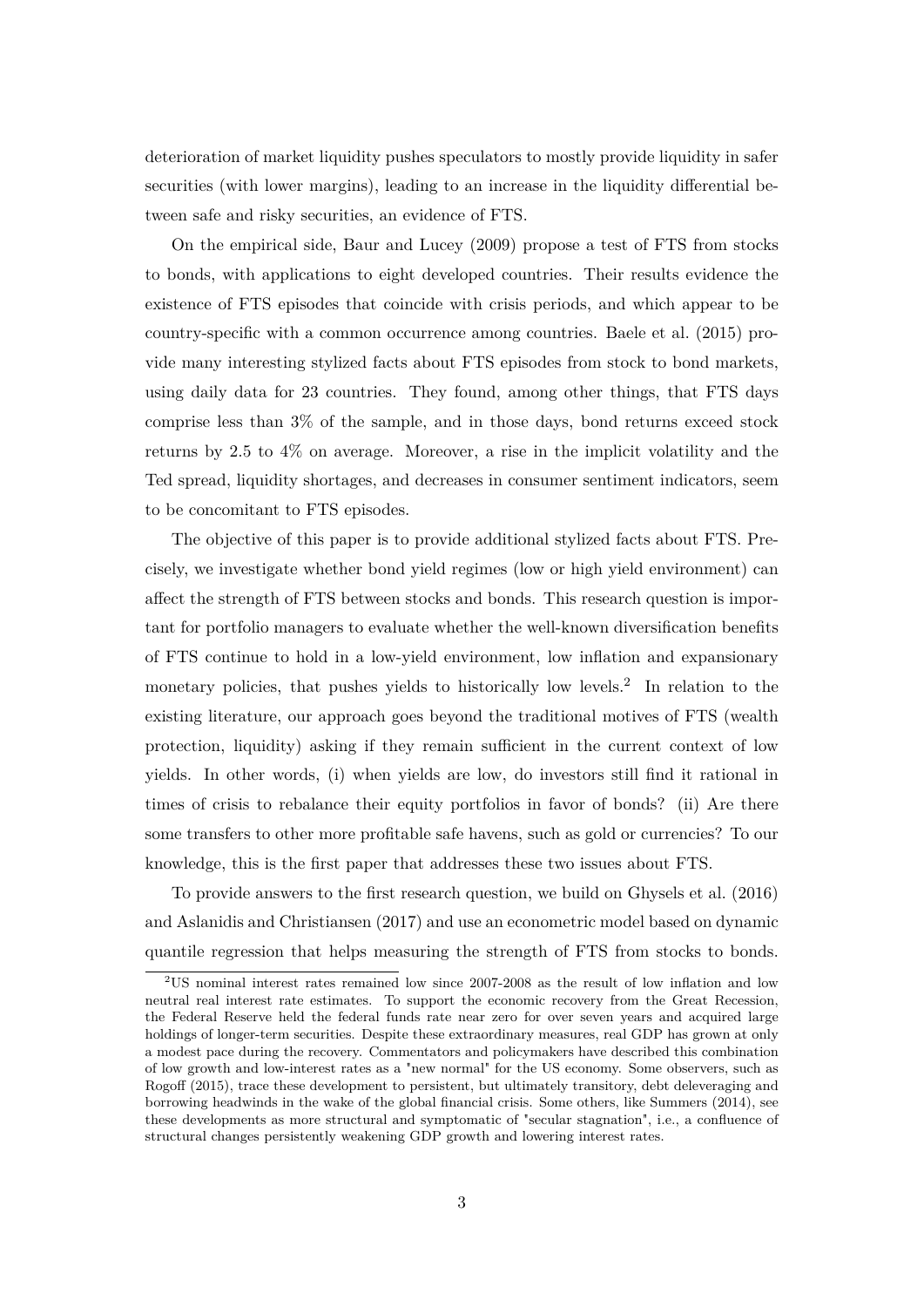The model draws on the conditional autoregressive value at risk (CAViaR) specification of Engle and Manganelli (2004) for the estimation of an extreme upper quantile of the distribution of  $r_t^{(bs)} = r_t^{(b)} - r_t^{(s)}$  $r_t^{(s)}$ , with  $r_t^{(b)}$  $t_t^{(b)}$  the returns on government bond and  $r_t^{(s)}$ *t* the returns on a representative stock index. Remark that the excess returns  $r_t^{(bs)}$  $t_t^{(os)}$  take extreme values for FTS events, i.e, when realized bond (stock) returns are located in the upper (lower) tail of its conditional distribution. Hence, the upper extreme quantile of  $r_t^{(bs)}$  $t_t^{(bs)}$  can be viewed as a measure of the strength of FTS.<sup>3</sup> We consider an extended version of this CAViaR model including a low-yield environment dummy variable. The coefficient of this dummy variable when statistically different from zero and negative (positive) is the evidence that in low-yield environment, the strength of FTS from stocks to bonds decreases (increases).

Empirical results using data for US government bonds and the S&P 500 index show that the strength of FTS is related to the level of yields. This result holds for all maturities (10-year, 5-year and 2-year), but to a lesser extent for the medium (5-year) and short (2-year) maturities. For illustration, with the 10-year maturity bond, when yields are lower than 2%, the upper extreme quantile of  $r_t^{(bs)}$  $t_t^{(os)}$  at the 99% (97.5%) level decreases, suggesting less strong FTS events in low-yield environment. For the medium 5-year maturity, we observe the same result at both quantile risk levels (99%,97*.*5%) when the yields are lower than 1%, but the results are less significant. Lastly, for the short 2-year maturity, the result holds only at the highest quantile risk level 99% when yields are lower than 0*.*5%.

Equipped with these results, we focus on the second research question, i.e., whether the observed decreases in the strength of FTS from stocks to bonds, can be explained by some transfers to other more profitable safe haven assets. We thus build on the VAR for VaR (vector autoregressive model for value at risk) model of White et al. (2015). Precisely, we consider a bivariate CAViaR model for the joint dynamics of the upper extreme quantiles of  $r_t^{(bs)}$  $r_t^{(as)}$  and  $r_t^{(as)}$  with  $r_t^{(as)} = r_t^{(a)} - r_t^{(s)}$  $r_t^{(s)}$ , and  $r_t^{(a)}$  $t_t^{(a)}$  the returns on an alternative (to bonds) safe haven assets such as gold or currencies. This model helps measuring to what extent the strength of FTS from stocks to bonds is related to the strength of FTS from stocks to other safe haven assets (gold, Swiss Franc and Japanese Yen). Results show that when the strength of FTS from stocks to bonds decreases, the strength of FTS from stocks to gold increases. This result holds only in

<sup>3</sup>Note that we focus only on measuring the strength of FTS and do not consider identifying FTS events as in Ghysels et al. (2016) and Aslanidis and Christiansen (2017). FTS days can indeed be identified as the days corresponding to a quantile exception, i.e., when  $r_t^{(bs)}$  is higher than its extreme upper conditional quantile.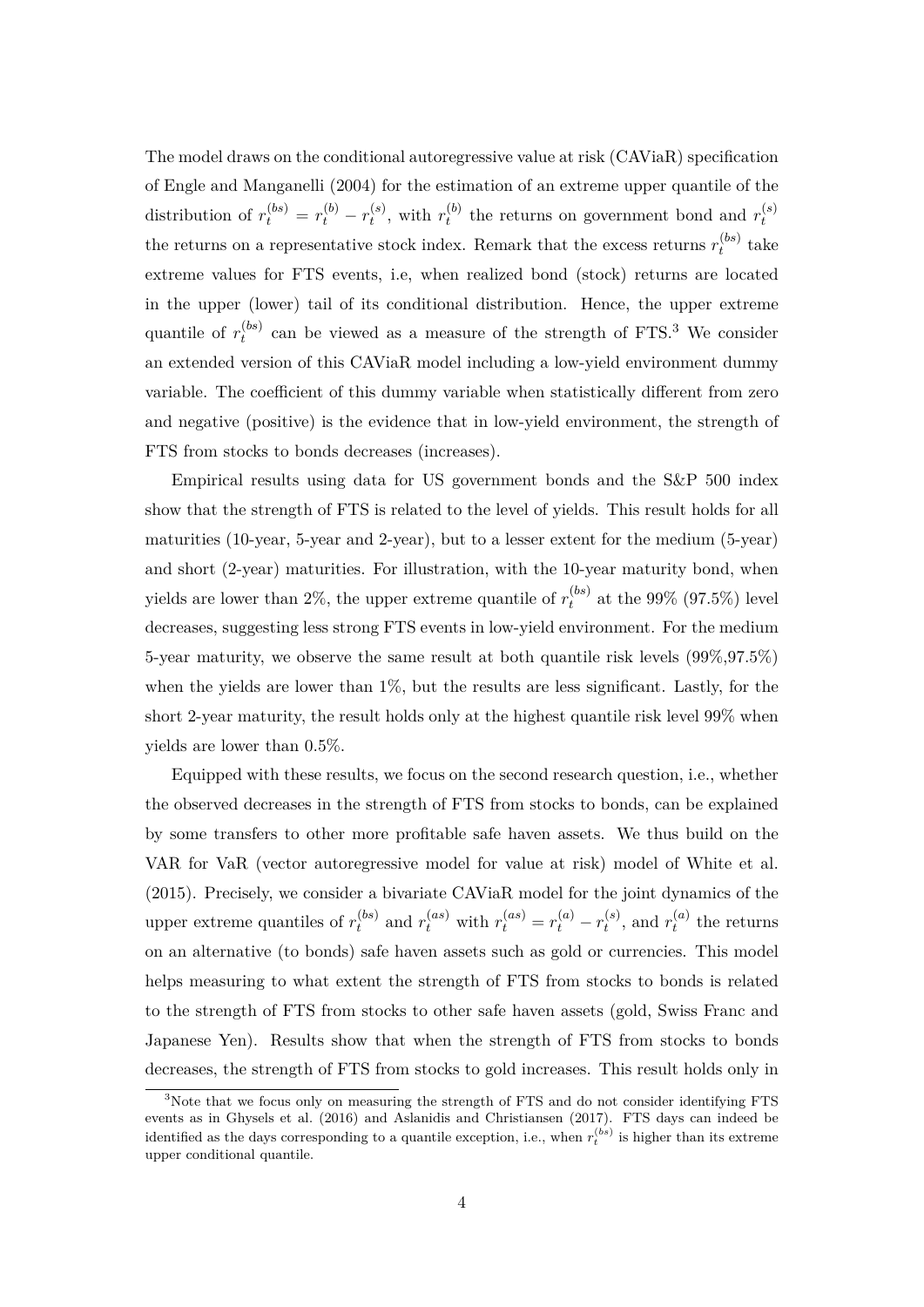the current low-yield environment, suggesting a shift in the historical attractiveness of bonds as safe haven asset.

The rest of the paper is organized as follows. In Section 2, we develop and estimate (using US data) a model that relates the strength of FTS from stocks to bonds to the state of the world as measured by the level of yields. Section 3 is devoted to the bivariate model that relates the strength of FTS from stocks to bonds to the strength of FTS from stocks to other safe havens. The last Section concludes the paper.

### **2 Strength of FTS and low yield environment**

#### **2.1 The model**

Traditional econometric models to measure the strength of FTS are based on the socalled tail-dependence coefficient. Formally, let  $r_t^{(s)}$  $t_t^{(s)}$  and  $r_t^{(b)}$  be the returns at time *t* for a given country in its stock index and benchmark government bond, respectively. Denote  $Q_t^{(j)}$  $t_t^{(j)}(\alpha)$ ,  $j \in \{s, b\}$ , the *α*-quantile at time *t* of  $r_t^{(j)}$  $t^{(J)}$ ,  $0 < \alpha < 1$ , conditional on the information set  $\mathcal{F}_t$  available at time  $t$ . The tail-dependence coefficient measures the dependence between the lower tail of  $r_t^{(s)}$  $t_t^{(s)}$  and the upper tail of  $r_t^{(b)}$  $t_t^{(0)}$ , and is given by

$$
\tau^{b|s} = \lim_{\alpha \to 0} \Pr \left( r_t^{(b)} > Q_t^{(b)} \left( 1 - \alpha \right) \middle| r_t^{(s)} < Q_t^{(s)} \left( \alpha \right) \right). \tag{1}
$$

The tail-dependence coefficient  $\tau^{b|s}$  lies between zero and one. It takes value zero (one) in the case of full tail-independence (dependence), corresponding to the complete absence (presence) of a flight-to-safety event from stocks to bonds. In the literature, there are two different approaches to make inference on the tail-dependence coefficient  $\tau^{b|s}$ , stemming from the multivariate extreme value theory (EVT). The first one is linked to the theory of copulas which offers a fully parametric approach to specify the bivariate probability distribution of any couple of asset returns. From this distribution, estimating and testing for the significance of the tail-dependence coefficient is straightforward within the maximum likelihood framework (McNeil et al., 2005; Hua and Joe, 2011). The second approach is semi parametric and consists in transposing some results in univariate EVT to the bivariate or multivariate case (Ledford and Tawn, 1996; Draisma et al., 2004; Poon et al., 2004; Hartmann et al., 2004). More recently, van Oordt and Chen (2012) introduce a linear regression model to estimate the tail-dependence parameter  $\tau^{b|s}$ . The advantage of the regression approach arises from its simplicity regarding the estimation, which can be achieved via the method of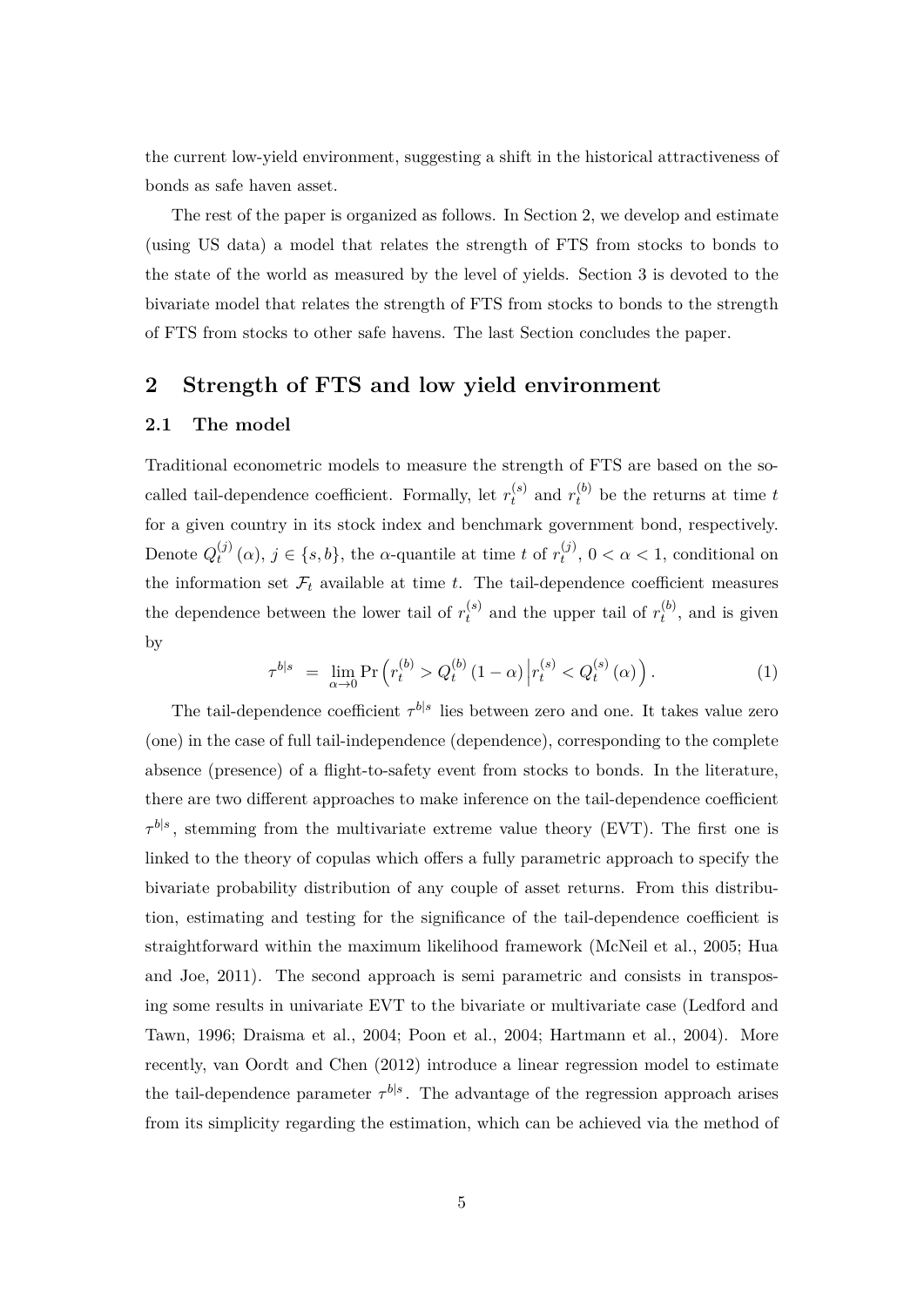ordinary least squares (OLS), available on common econometric software.<sup>4</sup>

The above contributions have the common property that they produce an unconditional measure of the tail-dependence coefficient. Since our goal in this paper is to investigate whether a variable measuring yield regimes (high or low) can affect the strength of a flight-to-safety event from stocks to bonds, we need a conditional model for the tail-dependence coefficient. Note that such a conditional framework was introduced in the literature by Patton (2006) in the context of copulas theory, to test for the asymmetry in the dependence between exchange rates. The approach of Cappiello et al. (2014) can also be used to measure the impact of exogenous dummy variables on the probability of flight-to-safety.

Although these two approaches are attractive, we follow Ghysels et al. (2016) and Aslanidis and Christiansen (2017) and opt to measure the strength of FTS using simple dynamic quantile regression with target variable being  $r_t^{(bs)} = r_t^{(b)} - r_t^{(s)}$  $t_t^{(s)}$ , where again  $r_t^{(b)}$  $t_t^{(b)}$  is the return on government bond and  $r_t^{(s)}$  $t_t^{(s)}$  is the return on a representative stock index. It is worth noting that the excess returns  $r_t^{(bs)}$  $t_t^{(os)}$  take positive extreme values with realized large negative stock returns concomitant to large positive bond returns, an evidence of FTS. Thus, the magnitude of an extreme upper-quantile of the excess  $\text{return } r_t^{(bs)}$  $t_t^{(os)}$  is a natural proxy of the strength or intensity of FTS events. Obviously, the level of this extreme quantile should be high (low) in FTS (non-FTS) days, and can be considered as a barometer of wealth rebalancing across the two markets. Let  $Q_t^{(bs)}$  $t_t^{(bs)}(\alpha)$ ,  $\alpha \in \{99\%, 97.5\%\}$  be the extreme upper quantile of  $r_t^{(bs)}$  $t_t^{(os)}$  at the risk level  $\alpha$ . We consider the following specification for  $Q_t^{(bs)}$  $q_t^{(bs)}(\alpha) \equiv Q_t^{(bs)}$  $t^{(os)}$   $(\alpha; \theta)$ 

$$
Q_t^{(bs)}(\alpha) = \theta_0 + \theta_1 Q_{t-1}^{(bs)}(\alpha) - \theta_2 r_{t-1}^{(bs)} \mathbb{I}(r_{t-1}^{(bs)} < 0) + \theta_3 r_{t-1}^{(bs)} \mathbb{I}(r_{t-1}^{(bs)} \ge 0),\tag{2}
$$

with  $\mathbb{I}(.)$  the usual indicator function. This specification corresponds to the asymmetric slope version of the CAViaR model of Engle and Manganelli (2004) that offers a parsimonious specification to model quantiles for heteroskedastic time series. As already stressed, the quantile  $Q_t^{(bs)}$  $t_t^{(os)}(\alpha)$  can be viewed as a measure of the strength of FTS from stocks to bonds, since larger values are indicative of a more leptokurtic conditional distribution of the excess returns  $r_t^{(bs)}$  $t_t^{(os)}$ . The main advantage of this semiparametric model is that, one does not need to specify the full conditional distribution of the excess returns, as for example in a GARCH-type methodology. The parameters of the model are estimated by minimizing with respect to the unknown parameters the

<sup>4</sup>See also Cappiello et al. (2014) for a similar approach.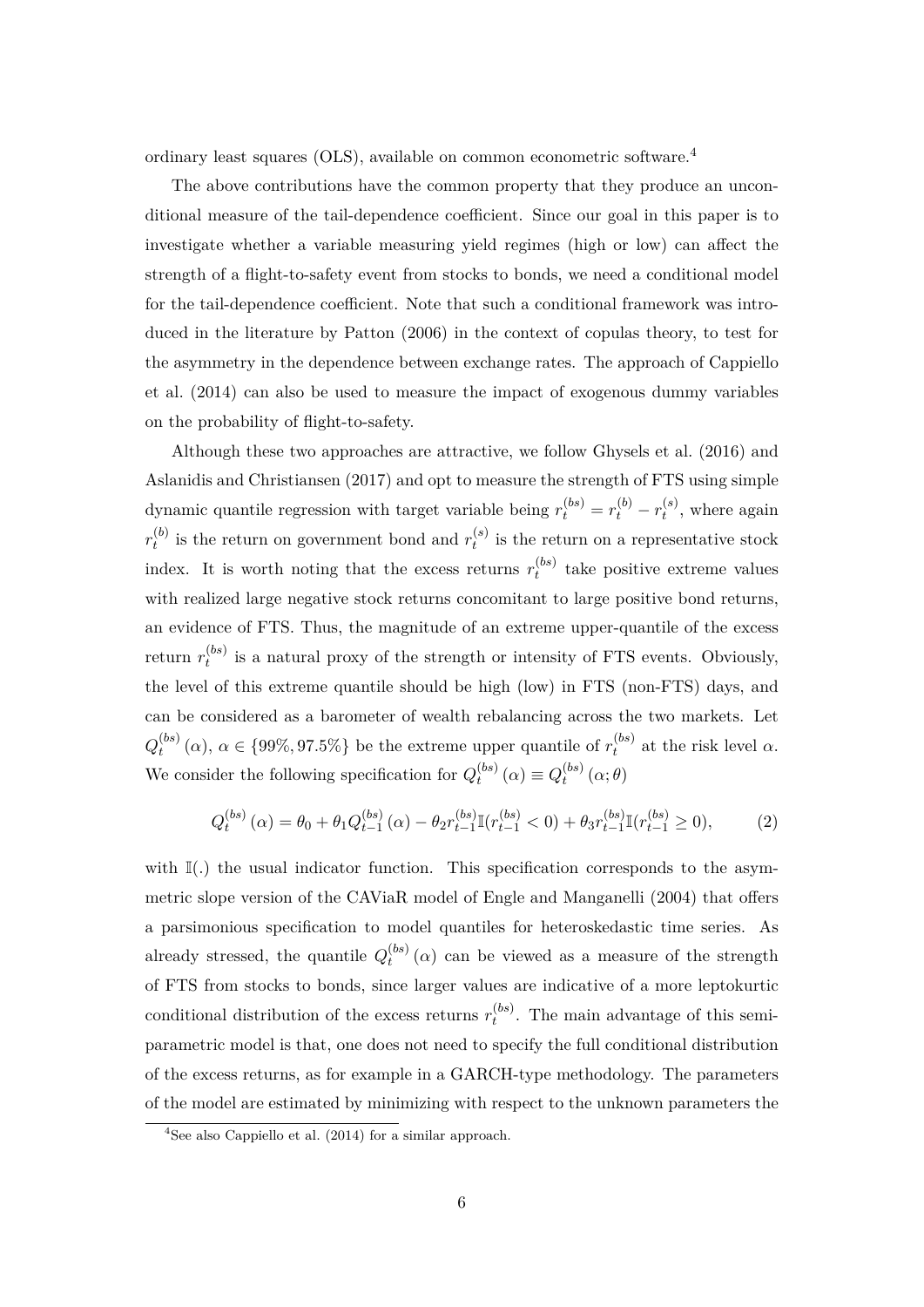"tick" loss function of Koenker and Bassett (1978), i.e.,

$$
\hat{\theta} = \underset{\theta}{\arg\min} \ T^{-1} \sum_{t=2}^{T} (\alpha - \mathbb{I}(u_t^{(bs)} < 0)) u_t^{(bs)}, \tag{3}
$$

$$
u_t^{(bs)} = r_t^{(bs)} - Q_t^{(bs)}(\alpha), \qquad (4)
$$

with *T* the sample size. Under weak regularity assumptions, Engle and Manganelli (2004) show that

$$
\sqrt{T}A_T^{-1/2}D_T(\hat{\theta}-\theta_0)\longrightarrow N(0,1)\,,\tag{5}
$$

where

$$
A_T = \mathbb{E}(T^{-1}\alpha (1 - \alpha) \sum_{t=1}^T \nabla' Q_t^{(bs)}(\alpha) \nabla Q_t^{(bs)}(\alpha)),
$$
\n(6)

$$
D_T = \mathbb{E}(T^{-1}\sum_{t=1}^T h_t(0|\mathcal{F}_t) \nabla' Q_t^{(bs)}(\alpha) \nabla Q_t^{(bs)}(\alpha)),
$$
\n(7)

with  $h_t(0|\mathcal{F}_t)$  the conditional density of the quantile residuals  $u_t^{(bs)}$  $t_t^{(bs)}$ , and  $\nabla Q_t^{(bs)}$  $t^{(os)}_t(\alpha))$ the vector of derivative of  $Q_t^{(bs)}$  $t_t^{(os)}(\alpha)$ ) with respect to the parameter vector  $\theta$ . Inference about the parameters can thus be conducted using (5), with consistent estimates of  $A_T$  and  $D_T$ .

To evaluate the impact of low-yield environment to the strength of FTS, we consider an extended version of the CAViaR model in (2) corresponding to the following specification

$$
Q_t^{(bs)}(\alpha) = \theta_0 + \theta_1 Q_{t-1}^{(bs)}(\alpha) - \theta_2 r_{t-1}^{(bs)} \mathbb{I}(r_{t-1}^{(bs)} < 0) + \theta_3 r_{t-1}^{(bs)} \mathbb{I}(r_{t-1}^{(bs)} \ge 0) + \delta \mathbb{I}(i_t < \overline{i}), \tag{8}
$$

where  $i_t$  is the value of the bond yield at time  $t$ , and  $\overline{i}$  an exogenous threshold. As  $Q_t^{(bs)}$  $t_t^{(os)}(\alpha)$  is a measure of the strength of FTS, the parameter  $\delta$  when statistically different from zero is the evidence that there exists a relation between yield regimes and the intensity of FTS from stocks to bonds. Moreover in the case of significance, a negative (positive) value for the estimate  $\hat{\delta}$  means that in low-yield environment, the strength of FTS from stocks to bonds decreases (increases).

Let us note that correct specification of both models in (2,8) can be tested relying on the dynamic quantile (DQ) test of Engle and Manganelli (2004). The related null hypothesis checks for an orthogonality condition between the centered process of quantile-exception equal to  $Hit_t(\theta_0) = \mathbb{I}(r_t^{(bs)} > Q_t^{(bs)}) - \alpha$  and a set  $X_t(\theta_0)$  of instruments. Under the null hypothesis of a correctly specified dynamic quantile model,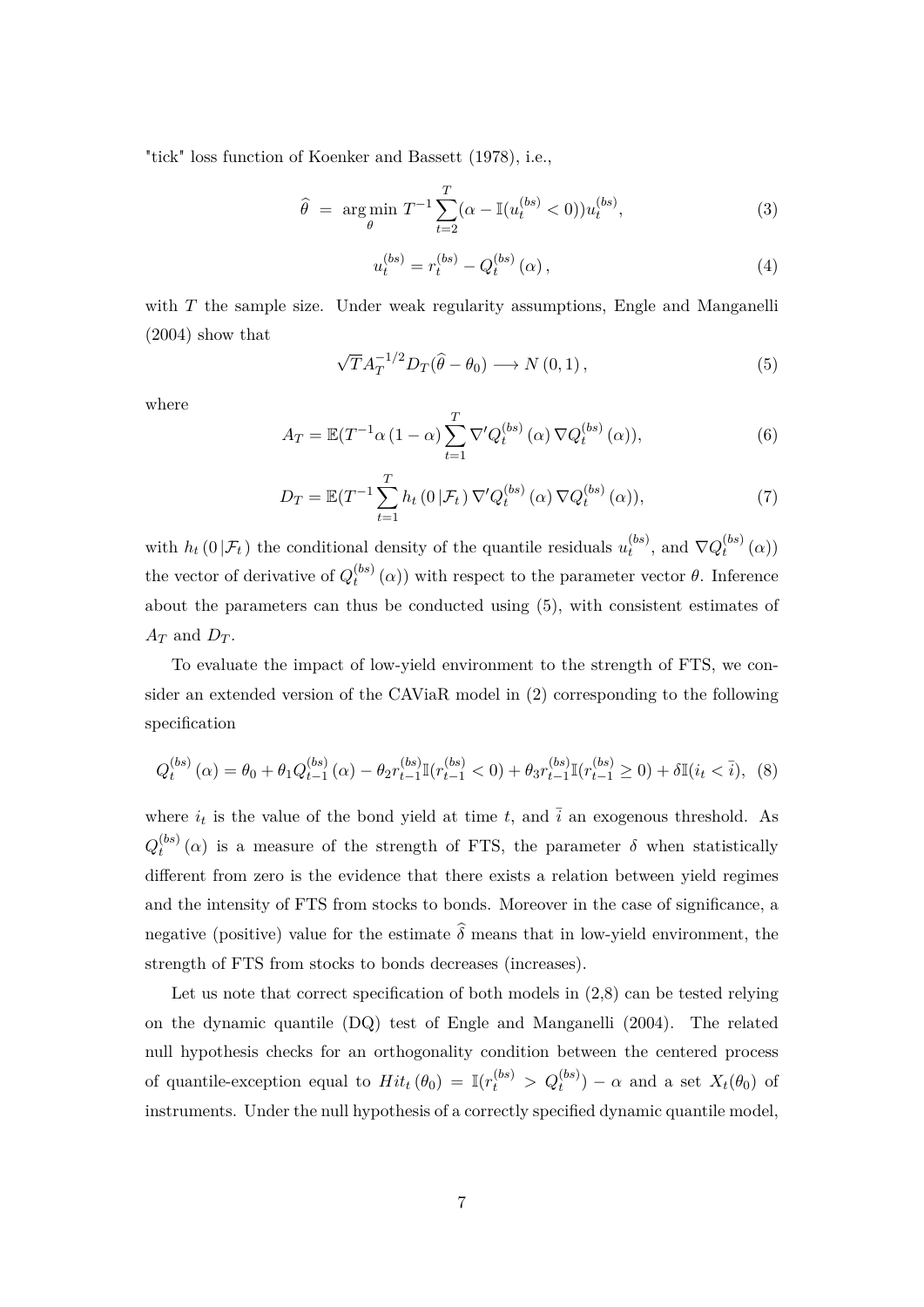the authors show that  $5$ 

$$
DQ = \frac{Hit(\widehat{\theta})X(\widehat{\theta})(\widehat{M}_T\widehat{M}'_T)X'(\widehat{\theta})Hit'(\widehat{\theta})}{\alpha(1-\alpha)},
$$
\n(9)

with  $\widehat{M}_T$  given by the difference between  $X'(\widehat{\theta})$  and a function of the gradient of  $\widehat{Q}_t^{(bs)}(\alpha) \equiv Q_t^{(bs)}$  $t^{(os)}(\alpha;\theta).$ 

#### **2.2 Estimation results**

In this section we estimate the extended dynamic quantile regression in (8) using US stocks and bonds data. Our dataset includes weekly total return prices on US government bonds and the S&P 500 index over the period ranging from January 4, 1988 to October 4, 2017, with a total of  $T = 1551$  observations. We use weekly instead of daily data, as there may be a delay or time-lag in the FTS phenomenon which can be understated using daily returns. Indeed, the US treasuries market is opened almost 24 hours a day, while the time slot for the opening of the US stock market (S&P 500) runs from 8:30AM to 4:15PM. To analyze the sensitivity of our results to the maturity of bonds, we consider three different maturities, i.e., long (10-year), medium (5-year) and short (2-year). Figure A.1 in Appendix displays the dynamics of prices over the sample for these four assets. For the S&P 500 index, we observe the typical two bear markets (2000-2003 and 2007-2009) corresponding to the dot-com crash and the global financial crisis, respectively. We also note the short-lived crisis of the year 1998. In these market turmoils characterized by a large drop in the stocks index prices, the prices of bonds were rising, a symptom of a FTS event from stocks to bonds.

|              | Avg Mean | Min        | Max     | Std. dev. | <b>Skewness</b> | – Kurtosis |
|--------------|----------|------------|---------|-----------|-----------------|------------|
| 2-year bond  | 0.0840   | $-0.9872$  | 1.2875  | 0.2236    | 0.3428          | 5.7407     |
| 5-year bond  | 0.1079   | $-2.4127$  | 2.2838  | 0.5678    | $-0.0252$       | 3.8936     |
| 10-year bond | 0.1222   | $-3.6750$  | 5.8112  | 0.9684    | 0.0888          | 4.6514     |
| $S\&P500$    | 0.2133   | $-18.2911$ | 18.0641 | 2.2043    | $-0.6372$       | 12.5165    |

Table 1: Summary statistics for returns

Notes: The table displays some main statistics for the weekly returns on the assets. The data covers the period ranging from January 4, 1988 to October 4, 2017, with a total of  $T = 1551$  observations. Values in the first four columns are in percentage. Min (Max) refers to the minimum (maximum) returns, and Std. dev. the standard deviation.

Table 1 gives some descriptive statistics for the corresponding weekly returns. The S&P 500 index has higher average mean than that of the bonds, indicating that overall investing in stocks is more profitable over the sample period. But this is a the cost

 ${}^{5}$  See the reference for more details on the DQ test.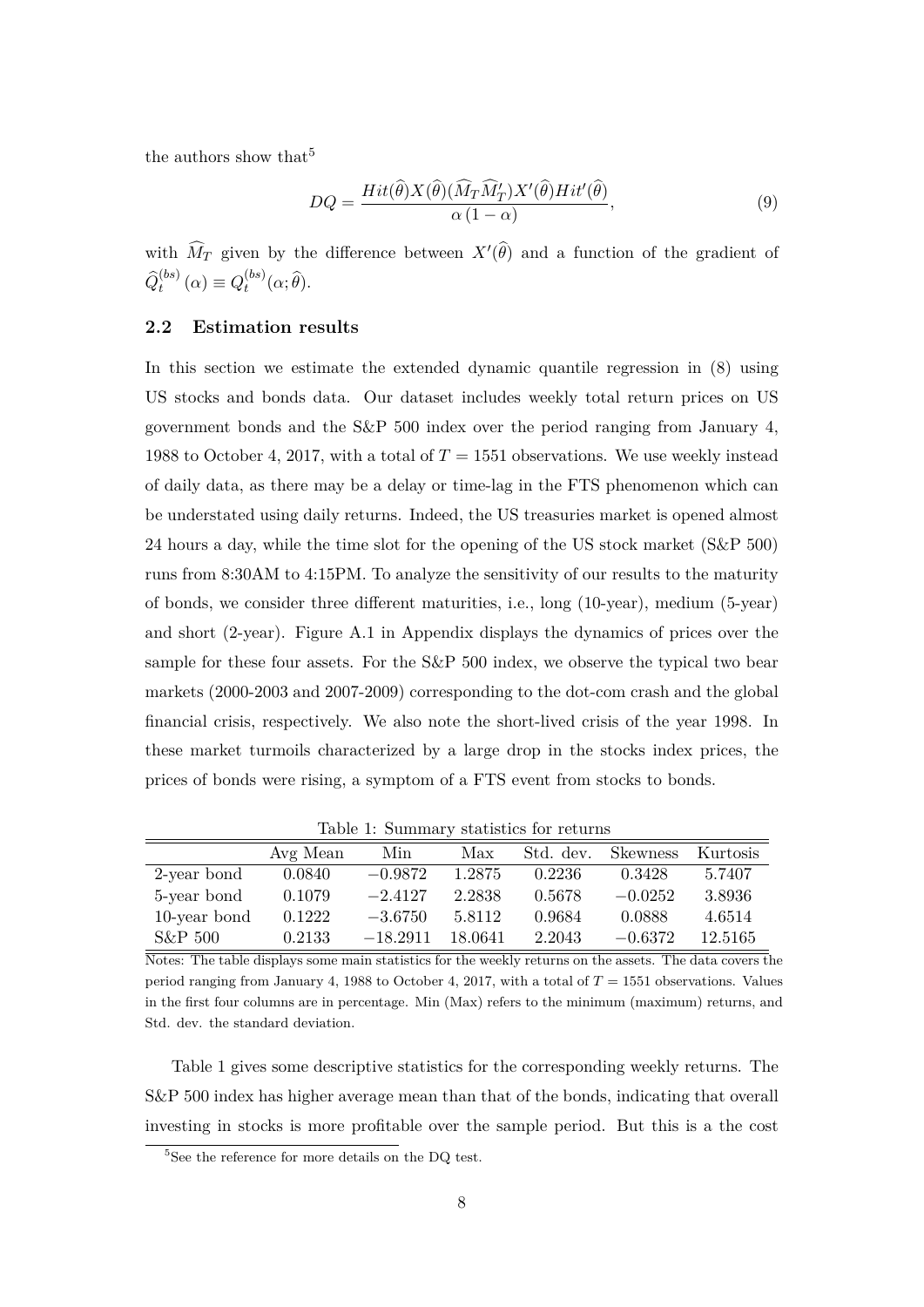of a higher risk as measured by the volatility or standard deviation. Indeed, on a annualized basis, the volatility of the stock market is equal to 15%, with the same statistics taking values 1*.*58%, 4*.*03%, and 7% for the 2-year, 5-year and 10-year US government bond returns. The figure is more pronounced when risk is measured as the probability of loss. Indeed, the kurtosis of the S&P 500 index is equal to 12*.*5 and much higher than that of the three bonds, suggesting a significant tail-risk for the former asset. The minimum values of the weekly returns over the sample confirm this result.



Figure 1: Rolling-window estimates of US stock-bond correlation

Figure 1 displays the US stock-bond correlation estimated on rolling-window samples of size  $n = 52$  (one year of weekly data). At the beginning of the sample, in the 1990s, the correlation fluctuated around a positive average level. Consistent with the literature mentioned above (Li, 2002), this positive level of correlation arises from increased uncertainty about expected inflation, following high and volatile inflation (shocks in oil prices) in the previous decades (1970s, 1980s). The correlation rose into negative territory since the 2000s, and fluctuated around the average value of −30%. Uncertainties about growth and earnings can partly explain this dynamic, with bonds appearing to be good hedges against stocks. Note that the hedging property is related to the uncorrelatedness or the existence of negative correlation between stocks and bonds in all states of the world, and hence differs from FTS phenomenons which capture uncorrelatedness or negative correlation only in a market crash (Baur and Lucey, 2010a). Indeed, as recently analyzed by Baele and Van Holle (2017), the negative and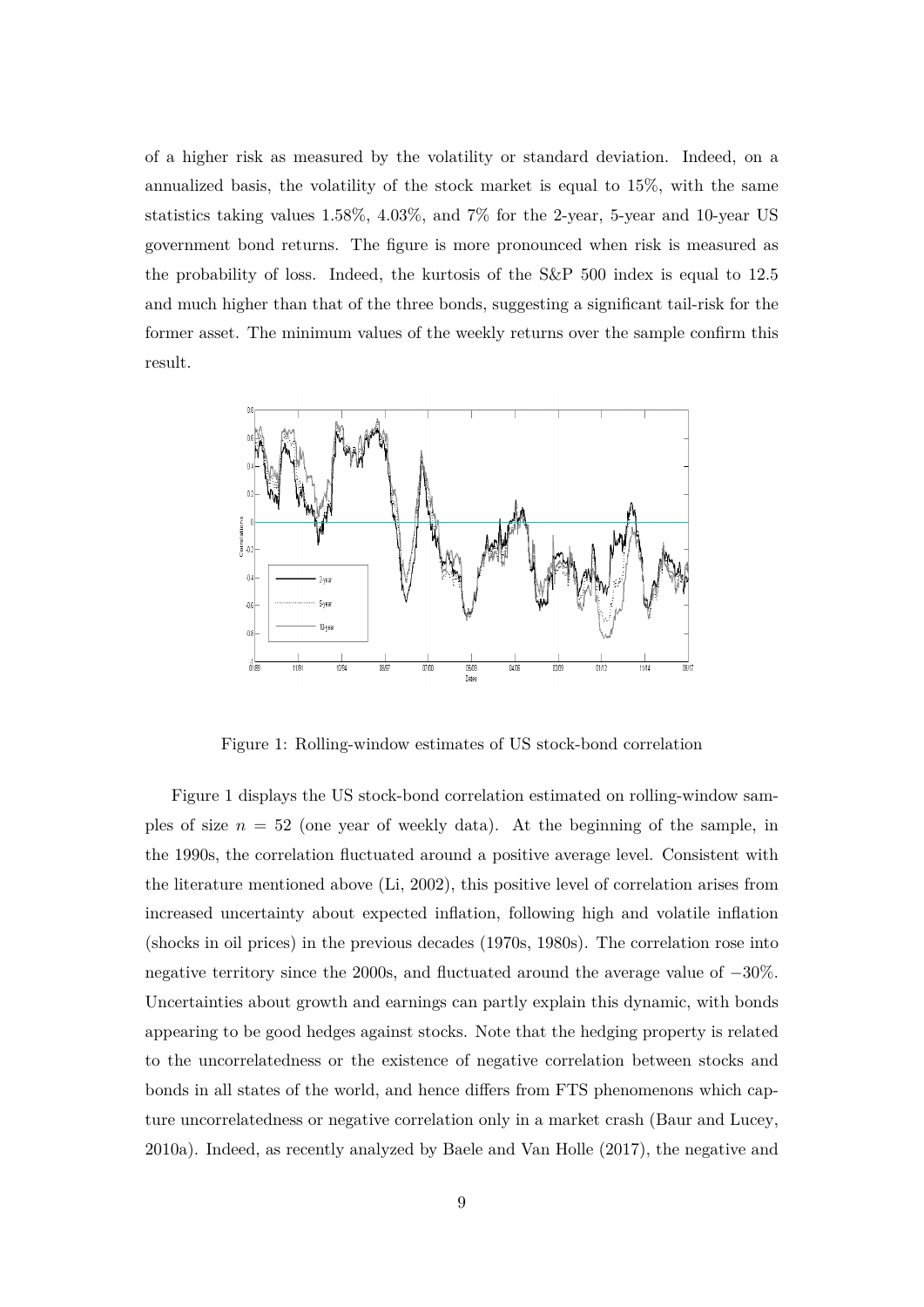persistent level of correlation since the 2000s should not be attributed to an increase in the frequency of FTS events, but rather to the prolonged period of accommodating monetary policy. Precisely, they show that in times of low inflation, central bank policies that seek to stimulate economic growth by loosening money supply, lead to a negative correlation between stocks and bonds. Indeed, in low inflation environment, investors would be mainly concerned about deflationary risks and central banks are constrained by the zero lower bound. In such environment, a negative inflation shock leads to higher risk aversion and a fall of equity prices, while the accommodating monetary policy, by unconventional measures such as forward guidance and asset purchases, leads to a flattened yield curve and a rise in bond prices.

Given these elements, asking whether the strength of FTS from stocks to bonds remains the same in the current context of low yields, is not irrelevant, even when the correlation between stocks and bonds is empirically negative. Table 2 below gives the estimation results of the extended CAViaR model in (8). Recall that this model relates the strength of FTS as measured by an extreme upper-quantile of  $r_t^{(bs)}$  $t_t^{(os)}$  to the level of bond yields (low yield environment).<sup>6</sup> Results are displayed for the longest maturity (10-year government bond), with the parameter estimates followed in parentheses by their standard deviations. The benchmark regression refers to the usual CAViaR model, while the others correspond to an extended model that includes (as explanatory variable) a dummy variable measuring low-yield environment, i.e.,  $\mathbb{I}(i_t < \overline{i})$ , with  $\bar{i} \in \{2\%, 3\%, 4\%, 5\%\}.$  Panel A presents the results for  $\alpha = 99\%$ , and Panels B and C for  $\alpha = 97.5\%$  and  $\alpha = 95\%$ , respectively, with  $\alpha$  the upper-quantile level. For each model, we also report the frequency of quantile-exceptions, the DQ test statistics for correct specification and the corresponding p-values. For the computation of the DQ test statistics, we use as instruments  $X(\theta)$  (see equation 9) the 10 lagged values of the estimated process of quantile-exceptions.

The first important result is that all models do a good job in measuring the strength of FTS as given by the upper-quantile of the excess returns  $r_t^{(bs)}$  $t_t^{(os)}$ . Indeed, the frequencies of quantile exceptions (or Hit frequencies) are close to  $1-\alpha$ . Moreover the p-values of the DQ test are higher than 5% suggesting a correct conditional calibration of the dynamic quantile models. The second result to underline is that the autoregressive coefficient  $\theta_1$  is always highly significant, meaning that there exists clustering in the tails,

<sup>6</sup>Figure A.2 in Appendix displays the three time series of US government bond yields over the sample. We observe that the low-yield environment is located at the end of the sample, as there is globally a downward trend in all series as the result of successive easing monetary policies linked to a continuous desinflation.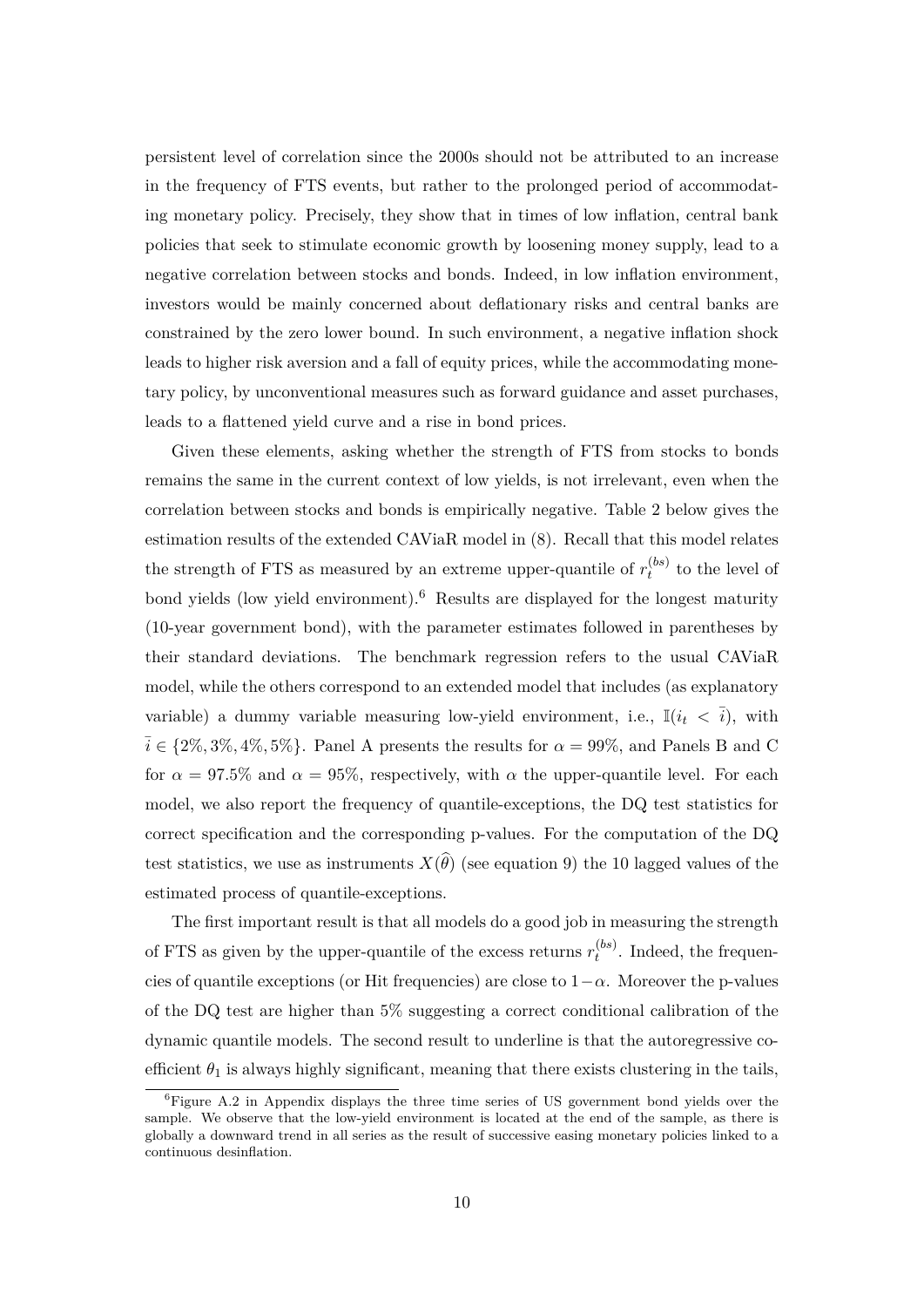|               | Benchmark               | $i=2\%$                  | $i = 3\%$                | $i = 4\%$               | $i = 5\%$               |  |  |
|---------------|-------------------------|--------------------------|--------------------------|-------------------------|-------------------------|--|--|
| $\alpha=99\%$ |                         |                          |                          |                         |                         |  |  |
| $\theta_0$    | $0.0086***$<br>(0.0025) | $0.0084***$<br>(0.0023)  | $0.0080***$<br>(0.0016)  | $0.0084***$<br>(0.0027) | $0.0068***$<br>(0.0017) |  |  |
| $\theta_1$    | $0.7610***$<br>(0.0508) | $0.7674***$<br>(0.0379)  | $0.7804***$<br>(0.0340)  | $0.7493***$<br>(0.0628) | $0.7870***$<br>(0.0422) |  |  |
| $\theta_2$    | 0.0295<br>(0.1252)      | 0.0359<br>(0.0886)       | 0.0525<br>(0.0837)       | 0.0164<br>(0.1256)      | 0.1511<br>(0.0973)      |  |  |
| $\theta_3$    | $0.8558***$<br>(0.1437) | $0.8478***$<br>(0.1144)  | $0.8289***$<br>(0.1145)  | $0.8547***$<br>(0.1722) | $0.7945***$<br>(0.1317) |  |  |
| $\delta$      |                         | $-0.0049***$<br>(0.0011) | $-0.0026***$<br>(0.0009) | 0.0013<br>(0.0025)      | $0.0027*$<br>(0.0016)   |  |  |
| Hit-Frequency | 0.0103                  | 0.0103                   | 0.0103                   | 0.0110                  | 0.0097                  |  |  |
| DQ-Stat       | 10.0077                 | 4.7106                   | 5.2698                   | 9.0515                  | 5.5039                  |  |  |
| DQ-Pvalue     | 0.4398                  | 0.9097                   | 0.8724                   | 0.5272                  | 0.8551                  |  |  |
|               |                         | $\alpha=97.5\%$          |                          |                         |                         |  |  |
| $\theta_0$    | $0.0044***$<br>(0.0014) | $0.0046***$<br>(0.0016)  | $0.0046***$<br>(0.0011)  | $0.0049***$<br>(0.0015) | $0.0051***$<br>(0.0017) |  |  |
| $\theta_1$    | $0.8068***$<br>(0.0619) | $0.8008***$<br>(0.0611)  | $0.8004***$<br>(0.0453)  | $0.7919***$<br>(0.0720) | $0.7584***$<br>(0.0787) |  |  |
| $\theta_2$    | $-0.0093$<br>(0.1255)   | 0.0031<br>(0.1220)       | $-0.0144$<br>(0.1126)    | $-0.0030$<br>(0.1421)   | $-0.0568$<br>(0.1323)   |  |  |
| $\theta_3$    | $0.6370**$<br>(0.2489)  | $0.6841***$<br>(0.2160)  | $0.6608***$<br>(0.1832)  | $0.6736**$<br>(0.2784)  | $0.7456***$<br>(0.2730) |  |  |
| $\delta$      |                         | $-0.0021**$<br>(0.0008)  | $-0.0017**$<br>(0.0007)  | 0.0002<br>(0.0011)      | 0.0010<br>(0.0010)      |  |  |
| Hit-Frequency | 0.0258                  | 0.0258                   | 0.0258                   | 0.0239                  | 0.0264                  |  |  |
| DQ-Stat       | 6.8358                  | 6.4014                   | 5.5767                   | 7.2692                  | 4.0875                  |  |  |
| DQ-Pvalue     | 0.7408                  | 0.7805                   | 0.8495                   | 0.6998                  | 0.9433                  |  |  |
| $\alpha=95\%$ |                         |                          |                          |                         |                         |  |  |
| $\theta_0$    | $0.0023***$<br>(0.0006) | $0.0022**$<br>(0.0010)   | $0.0024***$<br>(0.0006)  | $0.0020***$<br>(0.0007) | $0.0024***$<br>(0.0005) |  |  |
| $\theta_1$    | $0.8601***$<br>(0.0526) | $0.8791***$<br>(0.0453)  | $0.8733***$<br>(0.0492)  | $0.8701***$<br>(0.0396) | $0.8618***$<br>(0.0446) |  |  |
| $\theta_2$    | $-0.0100$<br>(0.0881)   | 0.0227<br>(0.0783)       | 0.0172<br>(0.0702)       | 0.0197<br>(0.0876)      | 0.0248<br>(0.0737)      |  |  |
| $\theta_3$    | $0.3426**$<br>(0.1599)  | $0.3213**$<br>(0.1636)   | $0.3206**$<br>(0.1503)   | $0.3505***$<br>(0.1314) | $0.3472**$<br>(0.1369)  |  |  |
| $\delta$      |                         | $-0.0006$<br>(0.0004)    | $-0.0005$<br>(0.0004)    | 0.0004<br>(0.0005)      | 0.0005<br>(0.0005)      |  |  |
| Hit-Frequency | 0.0503                  | 0.0490                   | 0.0503                   | 0.0516                  | 0.0496                  |  |  |
| DQ-Stat       | 4.4097                  | 5.8681                   | 5.3243                   | 5.2166                  | 7.0039                  |  |  |
| DQ-Pvalue     | 0.9270                  | 0.8262                   | 0.8685                   | 0.8762                  | 0.7251                  |  |  |

Table 2: Strength of FTS and low yields: S&P 500 & 10-year US Government bond

Notes: This table displays the results (parameter estimates followed by standard errors in parentheses) of different CAViaR models with the dependent variable being the returns on 10-year US Government bond in excess of the returns on S&P 500. The benchmark regression refers to the usual CAViaR model, while the others correspond to an extended CAViaR model that includes (as explanatory variable) a dummy variable measuring low-yield environment  $(i_t < \overline{i})$ . Statistics for the test of correct specification are also displayed, including the frequencies of Hit, the dynamic quantile (DQ) test statistics and the associated p-values. Panel A, B and C report the results for  $\alpha = 99\%$ ,  $\alpha = 97.5\%$  and  $\alpha = 95\%$ , respectively, with  $\alpha$  the upper-quantile risk level. All estimations are performed using weekly data ranging from January 15, 1988 to September 29, 2017, with a total of  $T = 1551$  observations. Significances at 1%, 5% and 10% are emphasized by \*\*\*, \*\* and \*, respectively.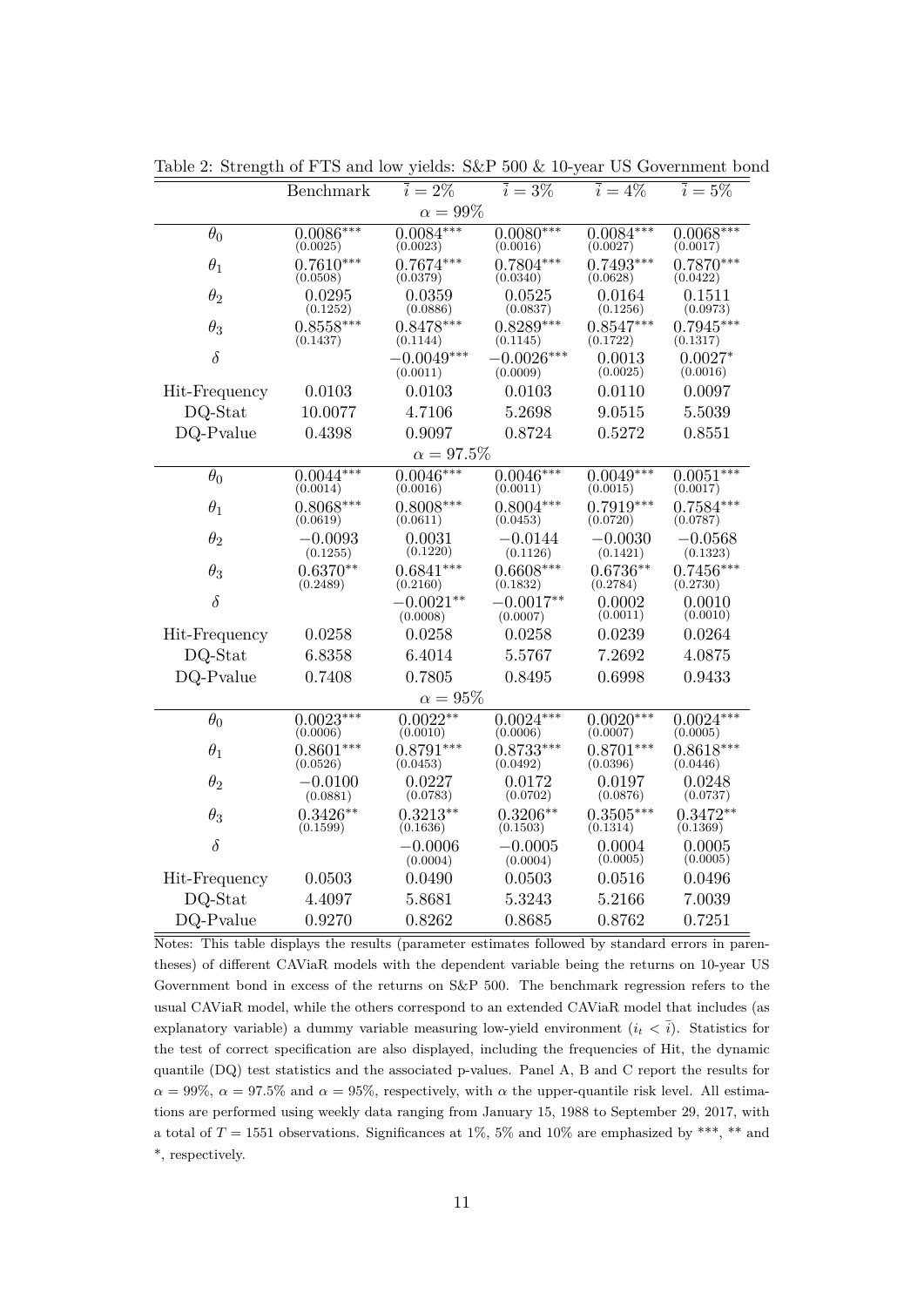even at the weekly frequency. We also observe that while the coefficient  $\theta_3$  is always very significant, the coefficient  $\theta_2$  is overall insignificant. Hence, positive returns seem to drive the dynamics of the upper-quantile of the excess returns  $r_t^{(bs)}$  $t_t^{(os)}$ , while negative returns do not play any role.

Lastly, focusing on our parameter of interest  $\delta$ , results in Panel A and B show that this parameter is negative and significant for yield thresholds  $\overline{i}$  equal to 2% and 3%. For  $\bar{i} > 4\%$  the same parameter is positive and insignificant in many cases. We deduce from this result that the strength of FTS from stocks to bonds decreases at very low levels of yields. So, our conjecture that when yields are low, the traditional motives of FTS (wealth protection, liquidity) could not be sufficient, inducing weaker FTS events, seems to hold at least on the US market and for the longest bond maturity considered (10-year).



Figure 2: Yields Impact Curve:  $\alpha = 99\%$ 

Figure 2 displays the yields impact curves computed in the same spirit as the news impact curve of Engle and Manganelli (2004). For different values of the yield, each curve displays the strength of FTS from stocks to bonds as measured by the dynamic quantiles estimated in (8), keeping each of the first three explanatory variables,  $Q_{t-1}^{(bs)}$  $t_{t-1}^{(bs)}(\alpha)$ ,  $r_{t-1}^{(bs)}$  $\sum_{t-1}^{(bs)}$  **I**( $r_{t-1}^{(bs)}$  < 0), and  $r_{t-1}^{(bs)}$  $\binom{(bs)}{t-1}$ <sup>[</sup>( $r$ <sup>(*bs*</sup>)</sup> $\geq$  0), at its average value over the sample. We observe the asymmetry of both curves with jumps in the value of the strength at the threshold value  $\bar{i}$ , which is the result of the retained specification in (8). Moreover and importantly, the asymmetry appears stronger at the lowest value of the yield threshold  $\overline{i}$ .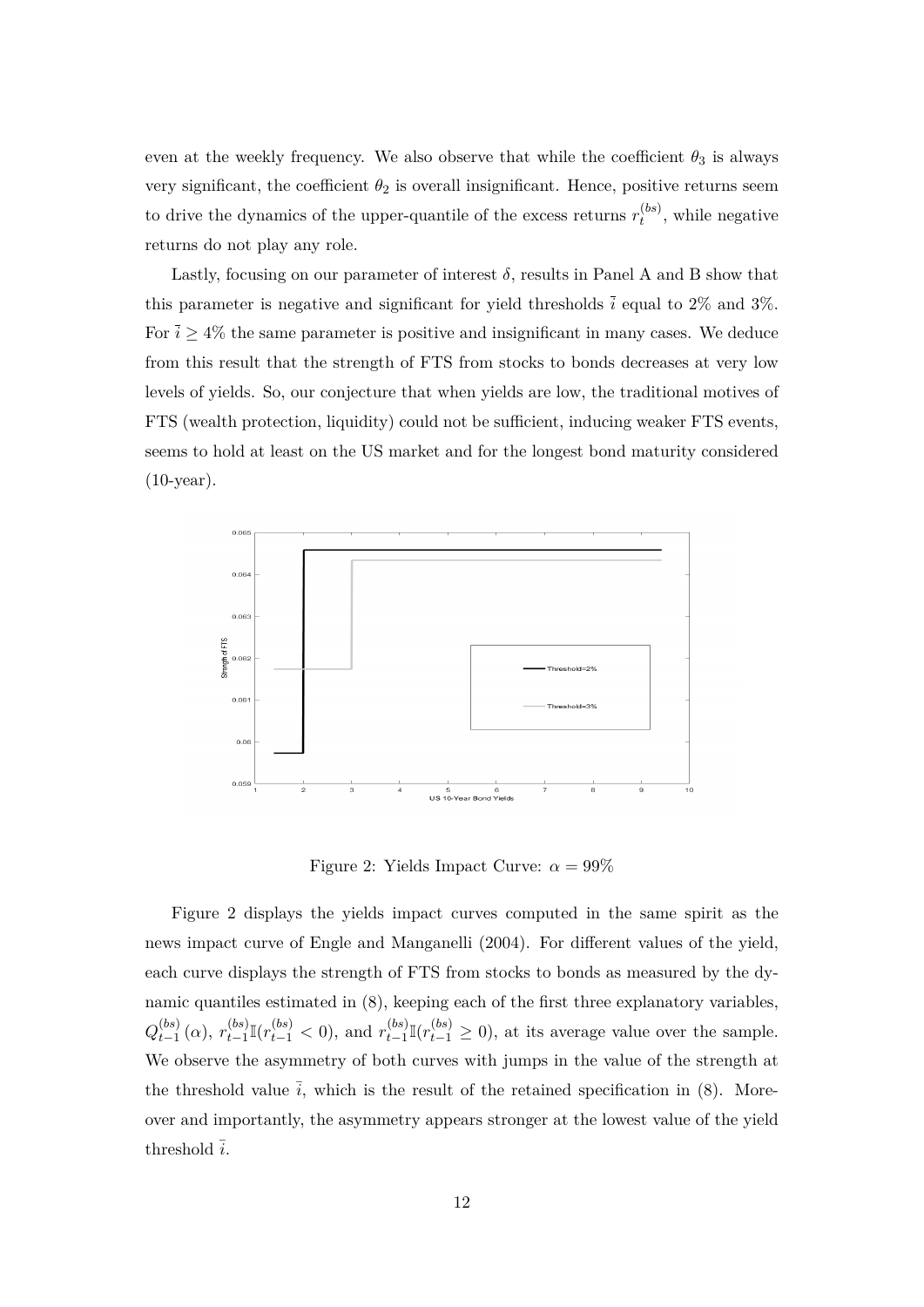Tables A.1 and A.2 in Appendix display the results for the 5-year and the 2-year US government bonds, respectively. The presentation is similar to that of Table 2. As in Table 2, we cannot reject the null hypothesis of a correctly specified dynamic quantile regression model for each of the model considered. Moreover, the autoregressive parameter  $\theta_1$  appears always significant suggesting temporal dependence in quantile dynamics. Regarding the parameter estimates, the results are qualitatively similar to those in Table 2, except for our parameter of interest  $\delta$  which is significant at the nominal significance level of 10% in some cases for the 5-year government bond (notably at the threshold  $\bar{i} = 1\%, 2\%$ ) and significant in only one case for the 2-year government bond at the lowest threshold  $(\bar{i} = 0.5\%)$ . To conclude, the result that the strength of FTS from stocks to bonds decreases at very low levels of yields, seems to operate at all maturities, but to a greater extent at the highest maturity (10-year government bond). Indeed, FTS episodes are much more pronounced on the 10-year maturity due to its relative liquidity. As a result, the decrease of the FTS strength is more likely to operate at this maturity. The estimated value of the parameter  $\theta_0$  (the constant) in the quantile regression (8), which gives an indication of the average value of the strength of FTS, gives more insights on the point (see Tables 2, A.1 and A.2). We observe that the estimated value of this parameter is higher for the 10-year largest maturity (0*.*86%) than for the other maturities (0*.*58% and 0*.*55% for the 5-year and 2-year maturities).

## **3 Bond alternatives and flight-to-safety transfers**

This section tackles the issue of FTS transfers across markets. Formally, we built a bivariate dynamic quantile model that measures to what extent the strength of FTS from stocks to bonds is related to the strength of FTS from stocks to another safe haven, such as gold or currencies. By doing so, our objective is to check whether the observed decreases in the strength of FTS from stocks to bonds when yields are low, can be explained by some transfers to other more profitable safe havens. We describe the econometric model in the first part of the section, and the last part presents and analyzes the empirical results.

#### **3.1 The model**

We build on the VAR (vector autoregressive model) for VaR (value at risk) of White et al. (2015), and consider modeling the joint dynamics of the upper-extreme quantiles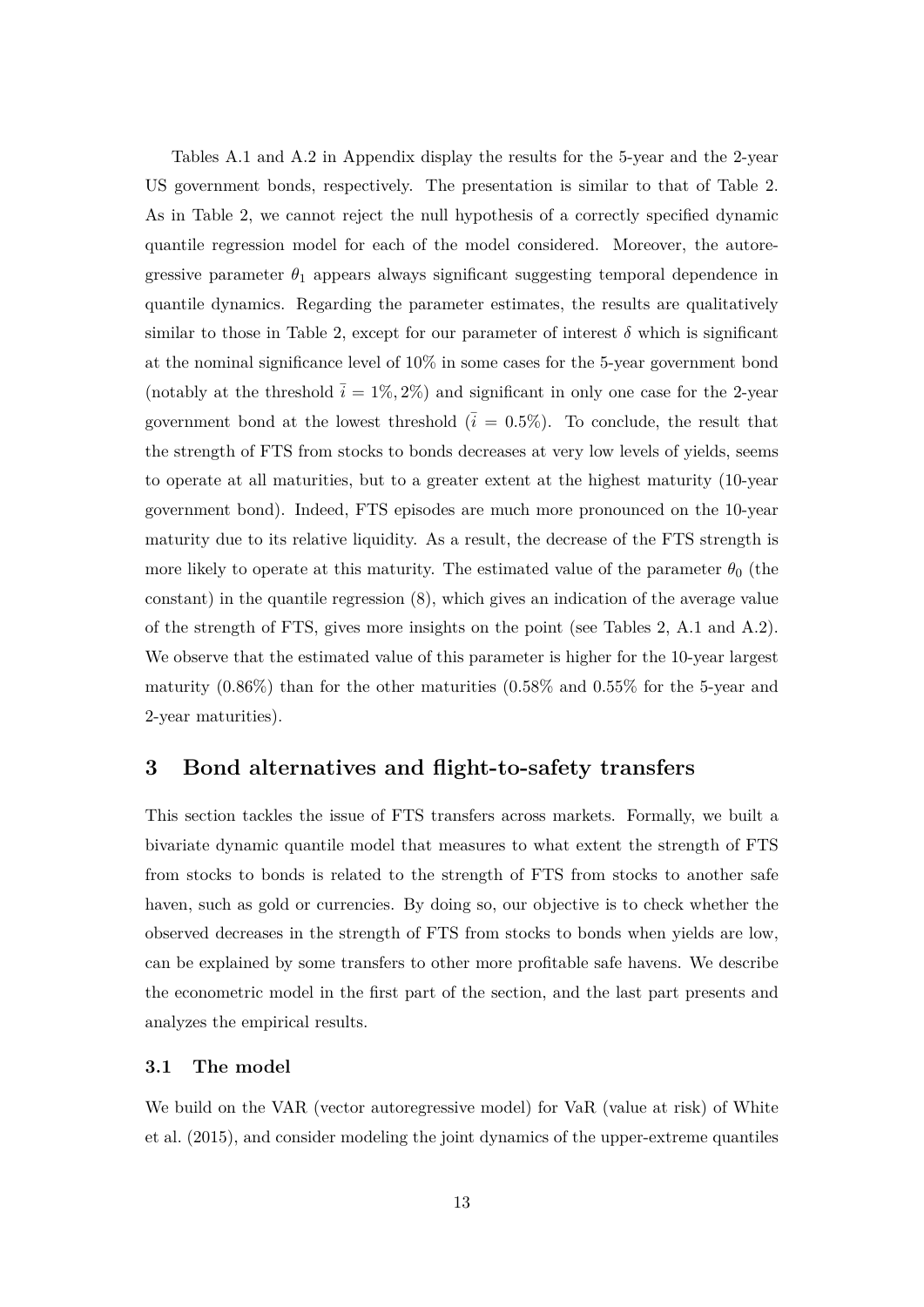of  $r_t^{(bs)}$  $t_t^{(bs)}$  and  $r_t^{(as)}$  $r_t^{(as)}$ , with  $r_t^{(as)} = r_t^{(a)} - r_t^{(s)}$  $r_t^{(s)}$ , and  $r_t^{(a)}$  $t_t^{(a)}$  the returns on an alternative (to bonds) safe haven asset like gold or currencies. The model writes

$$
\begin{cases}\nQ_t^{(as)}(\alpha) = c_1 + a_{11} \left| r_{t-1}^{(as)} \right| + a_{12} \left| r_{t-1}^{(bs)} \right| + b_{11} Q_{t-1}^{(as)}(\alpha) + b_{12} Q_{t-1}^{(bs)}(\alpha) + \rho Q_{t-1}^{(bs)}(\alpha) \mathbb{I} \left( i_{t-1} \le \overline{i} \right) \\
Q_t^{(bs)}(\alpha) = c_2 + a_{21} \left| r_{t-1}^{(as)} \right| + a_{22} \left| r_{t-1}^{(bs)} \right| + b_{21} Q_{t-1}^{(as)}(\alpha) + b_{22} Q_{t-1}^{(bs)}(\alpha),\n\end{cases} (10)
$$

where again  $Q_t^{(bs)}$  $t_t^{(bs)}(\alpha)$  is the upper-quantile of  $r_t^{(bs)}$  $a_t^{(bs)}$  at the risk level  $\alpha$ , and  $Q_t^{(as)}$  $t_t^{(as)}(\alpha)$  the upper-quantile of  $r_t^{(as)}$  $t_t^{(as)}$  at the same risk level. Recall that both  $Q_t^{(bs)}$  $q_t^{(bs)}(\alpha)$  and  $Q_t^{(as)}$  $t^{(as)}_t(\alpha)$ measure the strength of FTS, the first from stocks to bonds, and the second from stocks to an alternative safe haven. The bivariate specification thus captures the link between these two forms of FTS. In a matrix notation, the model is equal to

$$
Q_t(\alpha) = c + A|r_{t-1}| + BQ_{t-1}(\alpha) + D\tilde{Q}_{t-1}(\alpha), \qquad (11)
$$

with  $c = (c_1, c_2)'$ ,  $|r_t| = (r_t^{(as)}$  $\begin{vmatrix} (as) \\ t \end{vmatrix}$ ,  $\left| r_t^{(bs)} \right|$  $\begin{bmatrix} (bs) \\ t \end{bmatrix}$  $\big)$ <sup>'</sup>, and

$$
Q_t(\alpha) = \left(Q_t^{(as)}(\alpha), Q_t^{(bs)}(\alpha)\right)',\tag{12}
$$

$$
\widetilde{Q}_t\left(\alpha\right) = \left(Q_t^{(as)}\left(\alpha\right), Q_t^{(bs)}\left(\alpha\right) \mathbb{I}\left(i_t < \overline{i}\right)\right)',\tag{13}
$$

where the matrices *A*, *B*, and *D* are given by

$$
A = \begin{pmatrix} a_{11} & a_{12} \\ a_{21} & a_{22} \end{pmatrix}, \quad B = \begin{pmatrix} b_{11} & b_{12} \\ b_{21} & b_{22} \end{pmatrix}, \quad D = \begin{pmatrix} 0 & \rho \\ 0 & 0 \end{pmatrix}.
$$
 (14)

Apart from the last term in the first equation of (10) or equivalently the last term in (11), this specification corresponds to the VAR for VaR model of White et al. (2015) which has many potential applications in co-tail risk analysis. This last term is crucial in our context, as it allows us to provide an answer to our second research question. Indeed, if the parameter  $\rho$  is negative and statistically significant, this means that when yields are low  $(i_{t-1} \leq \overline{i})$  a decrease in the strength of FTS from stocks to bonds leads to an increase in the FTS from stocks to the alternative (to bond) safe haven asset, and this increase is higher than what prevails (statistically significant or not) in high yield environment. This result would be the evidence of a FTS transfer across markets in low-yield environment.

Estimation of the system of equations in (10) can be achieved minimizing the sum of the quantile loss functions related to the two equations, yielding

$$
\widehat{\psi} = \underset{\psi}{\arg\min} \ T^{-1} \sum_{t=2}^{T} \{ (\alpha - \mathbb{I}(u_t^{(bs)} < 0)) u_t^{(bs)} + (\alpha - \mathbb{I}(u_t^{(as)} < 0)) u_t^{(as)} \} \tag{15}
$$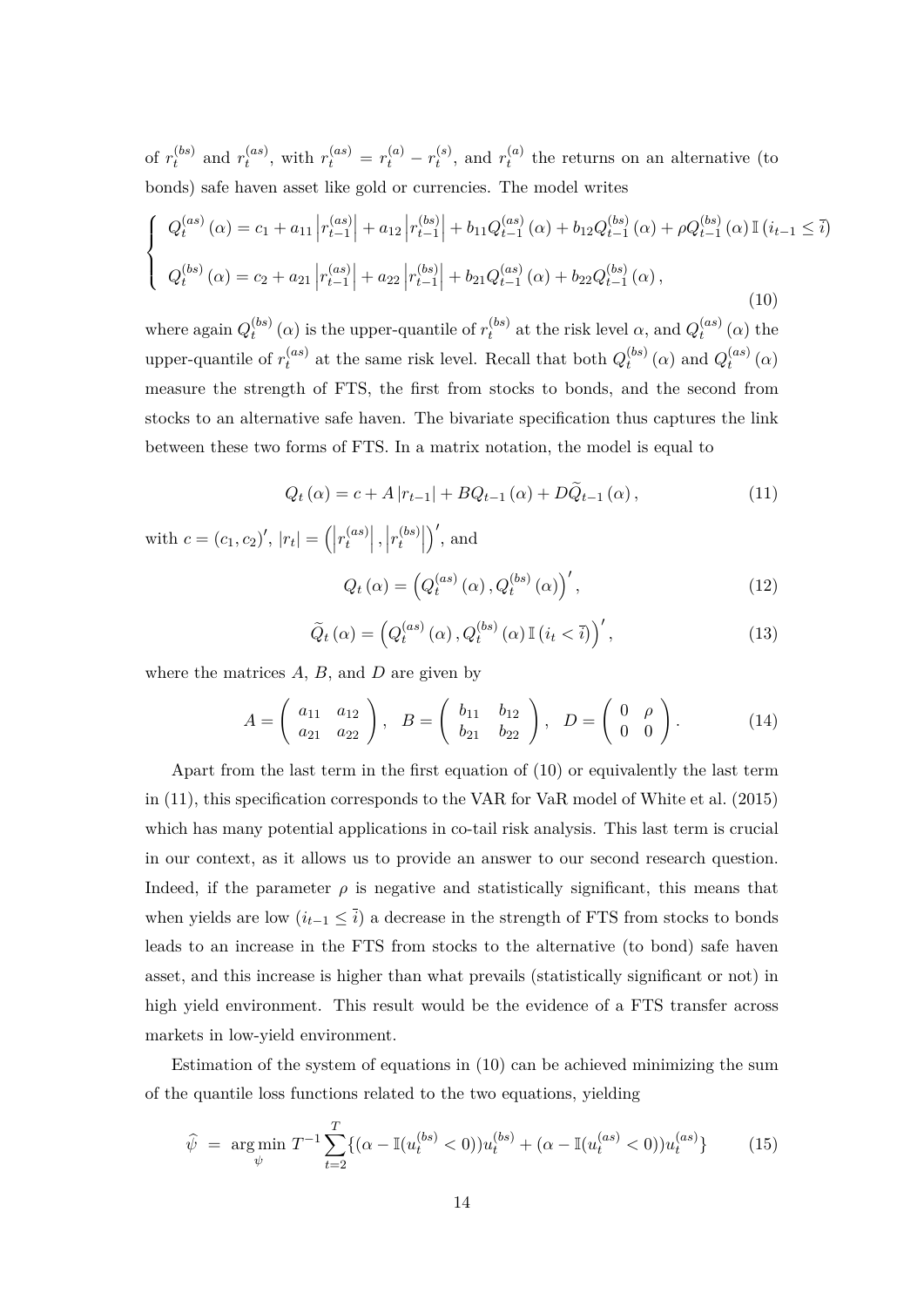where  $\psi = (c_1, a_{11}, a_{12}, b_{11}, b_{12}, \rho, c_2, a_{21}, a_{22}, b_{21})'$  is the vector of length  $p = 11$ with elements the unknown parameters,  $u_t^{(bs)} = r_t^{(bs)} - Q_t^{(bs)}$  $t_t^{(bs)}(\alpha)$  and  $u_t^{(as)} = r_t^{(as)} - t$  $Q_t^{(as)}$  $t^{(as)}$  ( $\alpha$ ) the quantile residuals. This likelihood-based objective function assumes that the vector of quantile residuals  $(u_t^{(bs)})$  $u_t^{(bs)}, u_t^{(as)}$  $\binom{(as)}{t}$  has independent components each following an asymmetric double exponential random variable (Komunjer, 2005), and the estimation method can be viewed as a quasi maximum likelihood, when this assumption does not hold.

Inference about the parameters is conducted using the asymptotic distribution of  $\hat{\psi}$ as provided by White et al. (2015). By making explicit the dependence of the quantiles to the vector of parameters, i.e.,  $Q_t^{(bs)}$  $q_t^{(bs)}(\alpha) = Q_t^{(bs)}$  $q_t^{(bs)}(\alpha; \psi)$ , and  $Q_t^{(as)}$  $a_t^{(as)}(\alpha) = Q_t^{(as)}$  $t^{(as)}_t(\alpha;\psi),$ we have

$$
T^{1/2}(\hat{\psi} - \psi^*) \longrightarrow N\left(0, M^{*-1}V^*M^{*-1}\right),\tag{16}
$$

with

$$
M^* = \mathbb{E}[f_t^{(bs)}(0) \nabla Q_t^{(bs)}(\alpha; \psi^*) \nabla' Q_t^{(bs)}(\alpha; \psi^*)] + \mathbb{E}[f_t^{(as)}(0) \nabla Q_t^{(as)}(\alpha; \psi^*) \nabla' Q_t^{(as)}(\alpha; \psi^*)],
$$
\n
$$
V^* = \mathbb{E}(\eta_t^* \eta_t^{*'}),
$$
\n(18)

$$
\eta_t^* = \nabla Q_t^{(bs)}(\alpha; \psi^*) [\alpha - \mathbb{I}(r_t^{(bs)} < Q_t^{(bs)}(\alpha; \psi^*))] + \tag{19}
$$

$$
\nabla Q_t^{(as)}(\alpha;\psi^*)[\alpha - \mathbb{I}(r_t^{(as)} < Q_t^{(as)}(\alpha;\psi^*))]
$$

where  $\nabla Q_t^{(j)}$  $(t)$ <sup>*t*</sup>), *j* ∈ {(*bs*)*,*(*as*)}, are the *p* × 1 gradient vector of  $Q_t^{(j)}$  $t^{(j)}(\alpha;\psi^*)$  with respect to  $\psi^*$ , and  $f_t^{(j)}$  $u_t^{(j)}(0)$  the conditional density of the residuals  $u_t^{(j)}$  $t^{(J)}$ .

A consistent estimator of the asymptotic covariance matrix *M*∗−1*V* <sup>∗</sup>*M*∗−<sup>1</sup> is obtained using consistent estimators of  $M^*$  and  $V^*$ , with

$$
\widehat{V}_T = T^{-1} \sum_{t=1}^T \widehat{\eta}_t \widehat{\eta}_t'
$$
\n(20)

$$
\widehat{\eta}_t = \nabla Q_t^{(bs)}(\alpha; \widehat{\psi})[\alpha - \mathbb{I}(r_t^{(bs)} < Q_t^{(bs)}(\alpha; \widehat{\psi})] + \nabla Q_t^{(as)}(\alpha; \widehat{\psi})[\alpha - \mathbb{I}(r_t^{(as)} < Q_t^{(as)}(\alpha; \widehat{\psi})] \tag{21}
$$

$$
\widehat{M}_T = T^{-1} \sum_{t=1}^T \left\{ (2\widehat{c}_T^{(bs)})^{-1} \mathbb{I}(-\widehat{c}_T^{(bs)} \le u_t^{(bs)} \le \widehat{c}_T^{(bs)}) \nabla Q_t^{(bs)}(\alpha; \widehat{\psi}) \nabla' Q_t^{(bs)}(\alpha; \widehat{\psi}) \n\right. \left. + (22)
$$
\n
$$
(2\widehat{c}_T^{(as)})^{-1} \mathbb{I}(-\widehat{c}_T^{(as)} \le u_t^{(as)} \le \widehat{c}_T^{(as)}) \nabla Q_t^{(as)}(\alpha; \widehat{\psi}) \nabla' Q_t^{(as)}(\alpha; \widehat{\psi}) \right\},
$$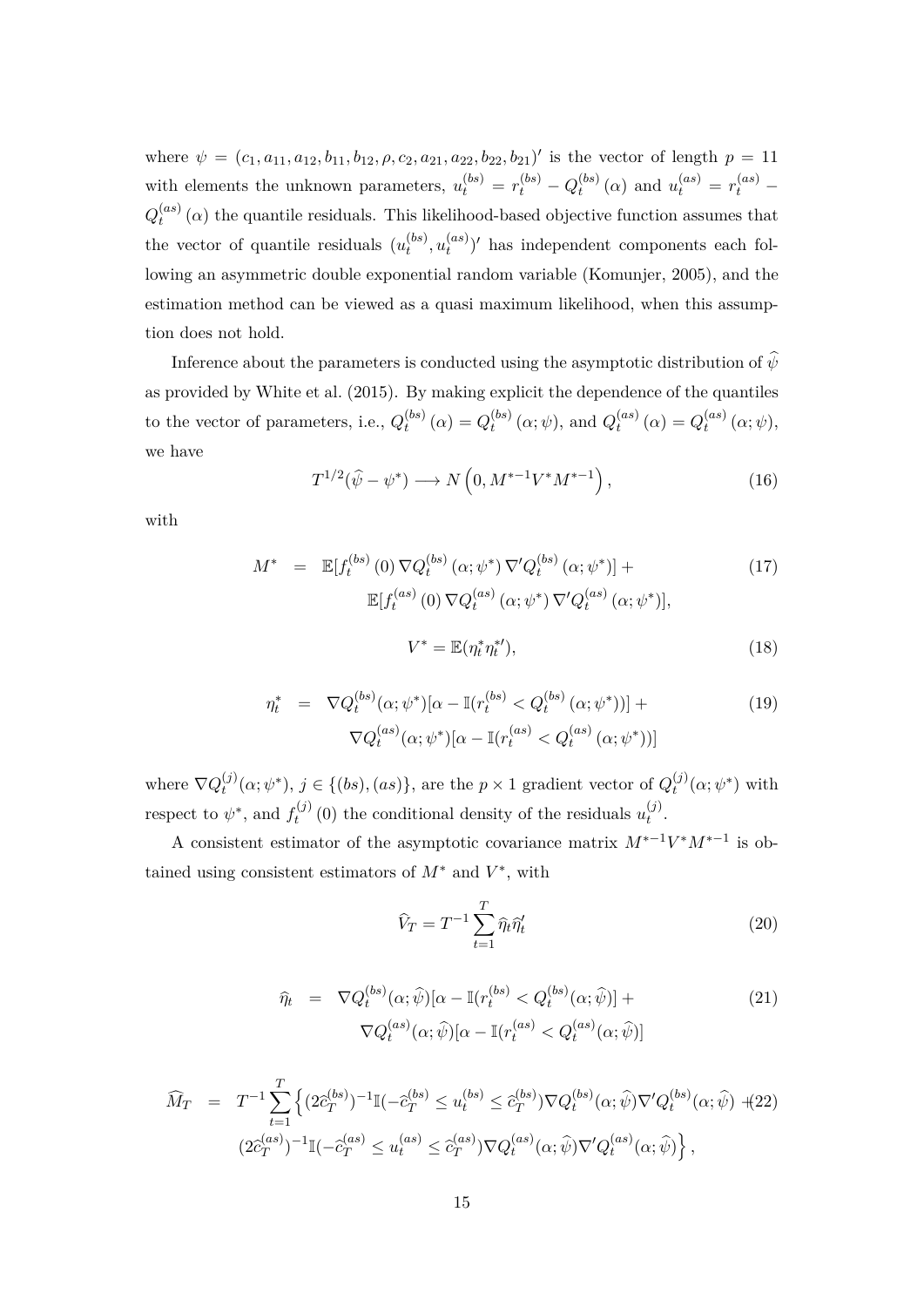where the terms  $(2\hat{c}_T^{(bs)})$  $\int_{T}^{(bs)}$ <sup>-1</sup>I(- $\hat{c}_T^{(bs)} \leq u_t^{(bs)} \leq \hat{c}_T^{(bs)}$  $\binom{(bs)}{T}$  and  $(2\widehat{c}_T^{(as)})$  $\int_{T}^{(as)}$ <sup>-1</sup>I(- $\hat{c}_{T}^{(as)} \leq u_{t}^{(as)} \leq$  $\widehat{c}^{(as)}_T$  $f_T^{(as)}$ ) are taken as the estimators of  $f_t^{(bs)}$  $f_t^{(bs)}(0)$  and  $f_t^{(as)}$  $\hat{c}^{(as)}_t(0)$ , respectively, with  $\hat{c}^{(bs)}_T$  $T^{(os)}$  and  $\widehat{c}_T^{(as)}$  $T^{(as)}$  two bandwidth parameters. We follow White et al. (2015) setting values to these two parameters as

$$
\hat{c}_T^{(j)} = \kappa^{(j)} \left[ \Phi^{-1} \left( \alpha + h_T \right) - \Phi^{-1} \left( \alpha - h_T \right) \right],\tag{23}
$$

with

$$
h_T = T^{-1/3} \left( \Phi^{-1} \left( 1 - 0.05/2 \right) \right)^{2/3} \left( \frac{1.5 \left( \phi \left( \Phi^{-1} \left( \alpha \right) \right) \right)^2}{2 \left( \Phi^{-1} \left( \alpha \right) \right)^2 + 1} \right)^{1/3},\tag{24}
$$

where  $\phi(.)$  and  $\Phi(.)$  are the p.d.f. and the c.d.f. of the standard normal distribution, and  $\kappa^{(j)}$  the median absolute deviation of the quantile residual series  $u_t^{(j)}$ *t* ,  $j \in \{(bs), (as)\}.$ 

Note that independence between the dynamics of both quantiles can be easily tested by checking for the joint nullity of off-diagonal elements in the matrices *A*, *B* and *D*. The corresponding null hypothesis is defined as

$$
\mathbb{H}_0: a_{12} = 0, b_{12} = 0, \rho = 0, a_{21} = 0, b_{21} = 0.
$$
 (25)

With an appropriately chosen matrix *R* of dimension (5*, p*), the Wald test statistics is equal to

$$
W = (R\widehat{\psi})'[R\widehat{\Omega}R']^{-1}(R\widehat{\psi}),\tag{26}
$$

with  $\hat{\Omega} = T^{-1} \hat{M}^{-1} \hat{V} \hat{M}^{-1}$  the estimated covariance matrix of  $\hat{\psi}$ . Remark that when the null hypothesis is not rejected at the usual nominal risk levels, this means that the dynamics of both quantiles are not related, and the two equations can be estimated separately using the univariate CAViaR specification. In our framework, this case corresponds to the absence of causality between both FTS phenomenons. Say differently, when the null hypothesis holds, the FTS from stocks to bonds is not related to the FTS from stocks to the alternative safe haven asset.

#### **3.2 Estimation results**

We provide estimates of the parameters  $\psi$  in the bivariate dynamic quantile model using gold and two currencies, that is, the Japanese Yen (JPY) and the Switzerland Franc (CHF), as alternative (to bonds) safe haven assets.

The safe haven nature of gold has been deeply analyzed in the academic literature. Early contributions are Baur and Lucey (2010b) and Baur and McDermott (2010).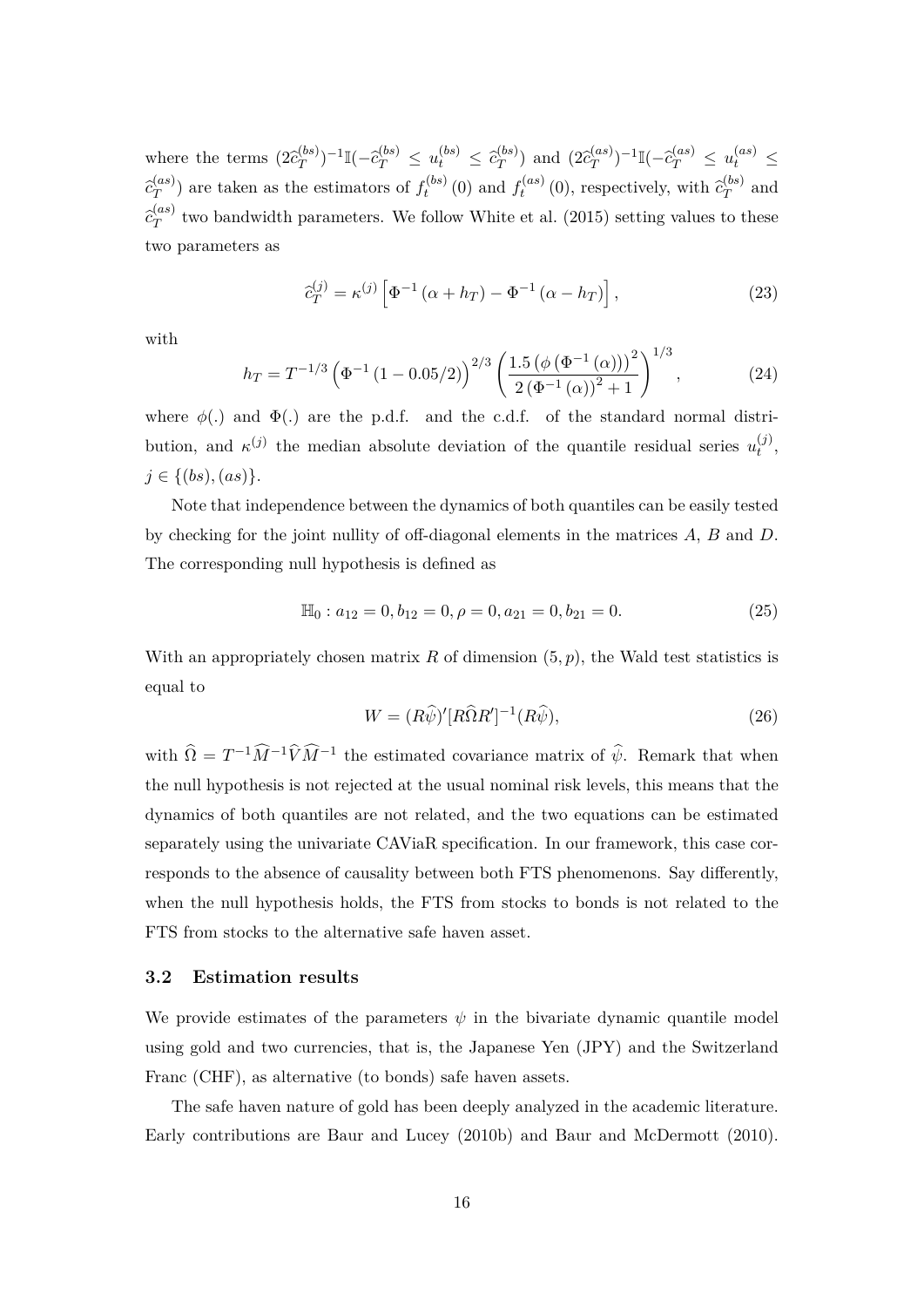Baur and Lucey (2010b) scrutinize both constant and time-varying dependencies between the returns on gold and the returns on international stock indexes (US, UK and German). Their empirical analyzes show evidence that gold is a safe haven asset in times of market turmoil. The same conclusion is obtained by Baur and McDermott (2010) who stress that gold reduces the effect of highly adverse stock market movements in most developed countries worldwide, and can be viewed as an asset that helps stabilizing the financial system. Using the more sophisticated smooth transition regression tool, Beckmann et al. (2015) confirm these results which appear to be market-specific. Note, however, that this figure is nuanced by Hood and Malik (2013). The authors show that gold serves the function of safe haven, which seems to disappear in periods of extreme high volatility.

The safe haven property of JPY and CHF currencies has also been covered by the financial literature. Theoretically, there is no clear consensus on the determinants of this phenomenon, except for a positive net foreign asset position (Habib and Stracca, 2012). As argued by Habib and Stracca (2014), this difficulty arises from the changing motives and investor's categories that drive currencies FTS, and the mixed results obtained in the empirical applications can be viewed as a proof of their assertion. For instance, de Carvalho Filho (2015) finds that CHF appreciations during market turmoil are associated to significant capital inflows, while the results in Yesin (2016) suggest an insignificant relation between appreciations and capital inflows. These latter results seem to hold for the JPY currency, with exchange rate movements arising mainly from derivative trading, without capital inflows (Botman et al., 2013). Beyond this debate, there is nevertheless a consensus in the literature that recognizes the property of safe haven to these two currencies.

Table 3 below displays the results of the bivariate CAViaR models. We use weekly data over the same time period as in the last section, i.e., from January 15, 1988 to September 29, 2017, with a total of  $T = 1551$  observations. As our goal is to analyze FTS transfers, we only consider the configurations corresponding to strong decreases in the FTS from stocks to bonds as evidenced in the last section (see Tables 2, A.1 and A.2). Precisely, we set the quantile risk level at  $\alpha = 99\%$ , and the yield threshold  $\bar{i}$  to 2%, 1% and 0*.*5% for the 10-year, 5-year, 2-year, respectively. The Table presents the results only for the first equation including our parameter of interest  $\rho$  (see equation (10)). For each parameter, we report the estimates followed in parentheses by the standard deviations. The last column gives the Wald test statistics of the joint nullity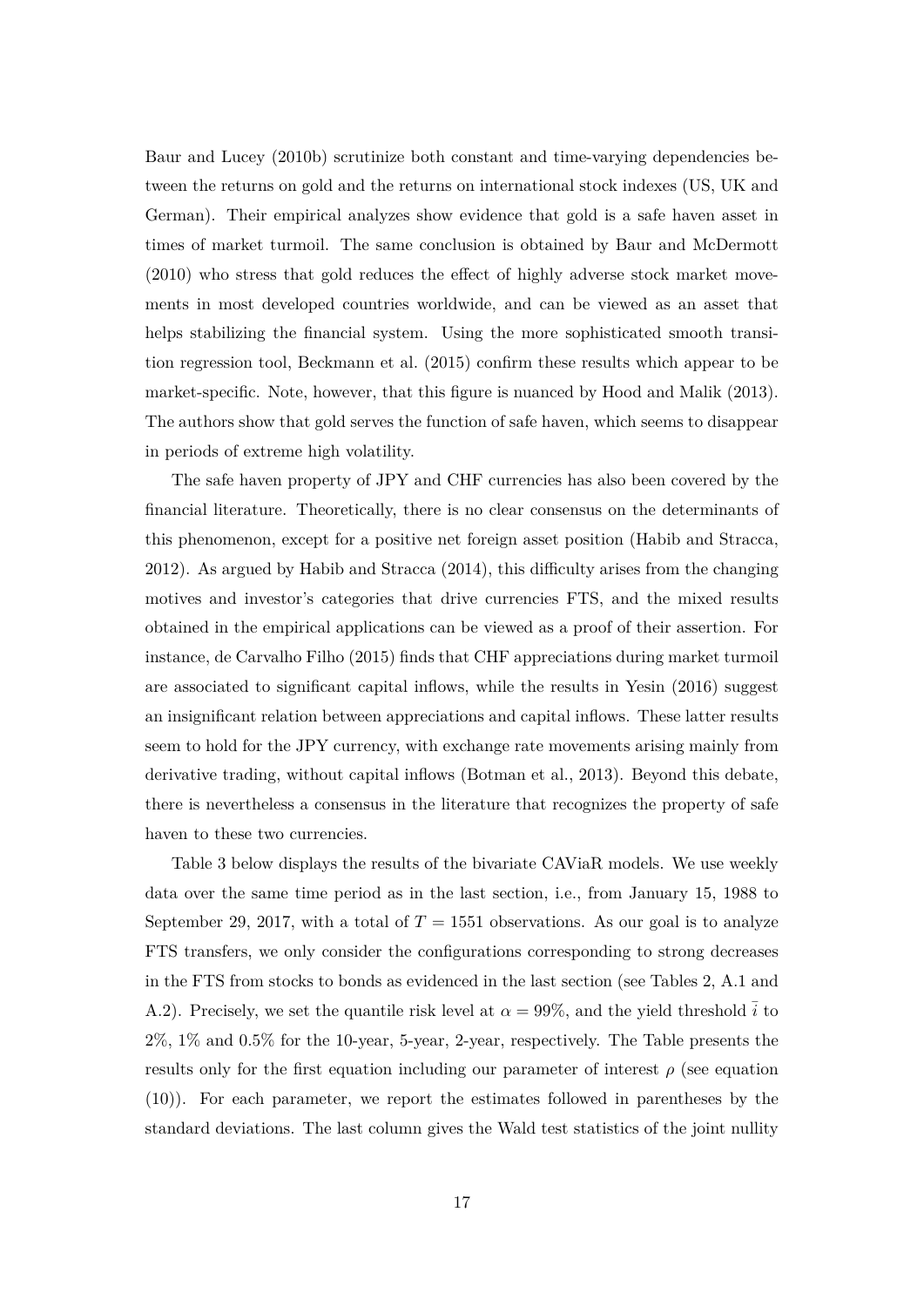| 10-year Government Bond $(\bar{i} = 2\%)$  |                        |                         |                                          |                        |                         |                     |
|--------------------------------------------|------------------------|-------------------------|------------------------------------------|------------------------|-------------------------|---------------------|
| Gold                                       |                        |                         |                                          |                        |                         |                     |
| c <sub>1</sub>                             | $a_{11}$               | $a_{12}$                | $b_{11}$                                 | $b_{12}$               | $\rho$                  | Wald                |
| $0.0057***$                                | $0.7021**$             | 0.2499                  | $0.7680***$                              | $-0.0816$              | $-0.1598**$             | 18.9583             |
| (0.0025)                                   | (0.3630)               | (0.3027)                | (0.0917)                                 | (0.0998)               | (0.0844)                | [0.0020]            |
|                                            |                        |                         | JPY.                                     |                        |                         |                     |
| c <sub>1</sub>                             | $a_{11}$               | $a_{12}$                | $b_{11}$                                 | $b_{12}$               | $\rho$                  | Wald                |
| $0.0152*$                                  | $-0.3959$              | $1.2379**$              | $0.5833***$<br>(0.1763)                  | 0.0728                 | $-0.0946$               | 76.0178             |
| (0.0084)                                   | (0.2732)               | (0.6028)                | <b>CHF</b>                               | (0.1901)               | (0.0673)                | [0.0000]            |
|                                            |                        |                         |                                          |                        |                         | Wald                |
| $c_1$                                      | $a_{11}$               | $a_{12}$                | $b_{11}$                                 | $b_{12}$               | $\rho$                  |                     |
| 0.0120<br>(0.0107)                         | $-0.1607$<br>(0.3157)  | 0.7472<br>(0.5708)      | $0.8419***$<br>(0.1476)                  | $-0.1370*$<br>(0.0791) | $-0.1307$<br>(0.1181)   | 30.0509<br>[0.0000] |
|                                            |                        |                         |                                          |                        |                         |                     |
|                                            |                        |                         | 5-year Government Bond $(\bar{i} = 1\%)$ |                        |                         |                     |
|                                            |                        |                         | Gold                                     |                        |                         |                     |
|                                            |                        |                         | $b_{11}$                                 | $b_{12}$               |                         | Wald                |
| $c_1$<br>$0.0053***$                       | $a_{11}$<br>$0.6843**$ | $a_{12}$<br>$0.5930**$  | $0.7303***$                              | $-0.0954$              | $\rho$<br>$-0.2687***$  | 121.6488            |
| (0.0020)                                   | (0.3178)               | (0.2522)                | (0.1566)                                 | (0.1474)               | (0.0986)                | [0.0000]            |
|                                            |                        |                         | <b>JPY</b>                               |                        |                         |                     |
| $c_1$                                      | $a_{11}$               | $a_{12}$                | $b_{11}$                                 | $b_{12}$               | $\rho$                  | Wald                |
| 0.0288                                     | $-0.4686$              | 1.5574                  | $-0.1849$                                | 0.8176                 | $-0.4875$               | 89.4198             |
| (0.0620)                                   | (0.8077)               | (1.9629)                | (0.4271)                                 | (1.5330)               | (0.4668)                | [0.0000]            |
|                                            |                        |                         | CHF                                      |                        |                         |                     |
| $c_1$                                      | $a_{11}$               | $a_{12}$                | $b_{11}$                                 | $b_{12}$               | $\rho$                  | Wald                |
| 0.0235                                     | 0.8413                 | 0.0000                  | 0.0712                                   | $0.3988**$             | $-0.3301$               | 33.3419             |
| (0.0163)                                   | (0.8604)               | (1.0757)                | (0.3616)                                 | (0.1647)               | (0.2588)                | [0.0000]            |
|                                            |                        |                         |                                          |                        |                         |                     |
| 2-year Government Bond $(\bar{i} = 0.5\%)$ |                        |                         |                                          |                        |                         |                     |
|                                            |                        |                         | Gold                                     |                        |                         |                     |
| c <sub>1</sub>                             | $a_{11}$               | $a_{12}$                | $b_{11}$                                 | $b_{12}$               | $\rho$                  | Wald                |
| $0.0068**$<br>(0.0033)                     | 0.5461<br>(0.3659)     | $0.8010***$<br>(0.3095) | $0.8021***$<br>(0.2150)                  | $-0.2220$<br>(0.2726)  | $-0.1590**$<br>(0.0681) | 56.8127<br>[0.0000] |
|                                            |                        |                         | <b>JPY</b>                               |                        |                         |                     |
| $c_1$                                      |                        |                         | $b_{11}$                                 | $b_{12}$               |                         | Wald                |
| 0.0088                                     | $a_{11}$<br>$-0.3016$  | $a_{12}$<br>1.2812      | 0.7761                                   | $-0.0839$              | $\rho$<br>$-0.1434$     | 76.1848             |
| (0.0365)                                   | (0.8853)               | (1.9823)                | (1.2754)                                 | (0.8409)               | (0.2830)                | [0.0000]            |
| $\rm CHF$                                  |                        |                         |                                          |                        |                         |                     |
| c <sub>1</sub>                             | $a_{11}$               | $a_{12}$                | $b_{11}$                                 | $b_{12}$               | $\rho$                  | Wald                |
| 0.0118                                     | 0.1564                 | 0.4158                  | 0.3911                                   | 0.2977                 | 0.1865                  | 9.3848              |
| (0.0140)                                   | (0.5007)               | (1.8313)                | (0.7778)                                 | (0.5515)               | (0.4529)                | [0.0947]            |

Table 3: FTS transfers and low yields (US):  $\alpha = 99\%$ 

Notes: This table displays the results (parameter estimates followed by standard errors in parentheses) of the first equation of the bivariate dynamic quantile model in (10) assuming three different alternative (to bonds) safe haven assets. The last column gives the Wald test statistics of the joint nullity of off diagonal elements in the system followed in brackets by the corresponding p-values. Results are presented for the quantile level  $\alpha = 99\%$ . The threshold  $\bar{i}$  is set to 2%, 1% and 0.5% for the 10-year, 5-year and 2-year government bonds. All estimations are performed using weekly data ranging from January 15, 1988 to September 29, 2017, with a total of  $T = 1551$  observations. Significances at  $1\%$ , 5% and  $10\%$  are emphasized by \*\*\*, \*\* and \*, respectively.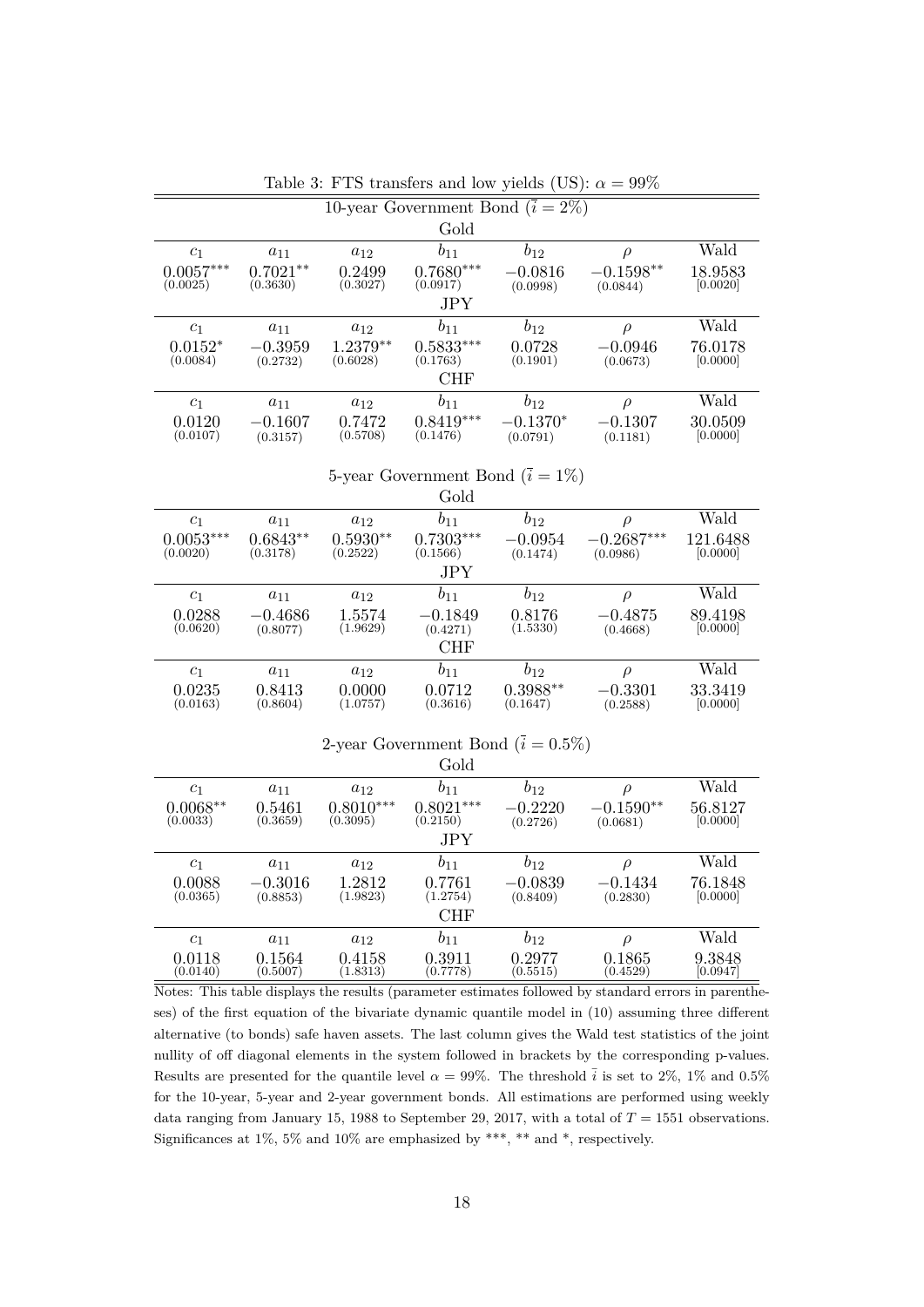of off-diagonal elements in the system followed in brackets by the corresponding pvalues.

First, it appears that in all configurations except one, the Wald test rejects the null hypothesis of the nullity of off-diagonal elements in the bivariate dynamic quantile model at the nominal significance level of 1%. We deduce that the dynamics of both quantiles are linked. Economically, this means that the strength of FTS from stocks to bonds is related to the strength of FTS from stocks to the three alternative safe haven assets, regardless of the direction of causality. Second, the parameter  $b_{12}$  is, in most cases, insignificant. Recall that this parameter measures to what extent the strength of FTS from stocks to bonds impacts the strength of FTS from stocks to the alternative asset, in only high-yield environment. This result suggests that when yields are high, a decrease (or an increase) in the strength of FTS from stocks to bonds does not have any predictive content for the strength of FTS from stocks to each of the alternative asset. The only exceptions occur with the alternative safe haven asset being CHF, for the 10-year and 5-year government bonds.

Lastly, focusing on our parameter of interest  $\rho$ , it appears overall negative and significant at the 5% significance level, when one considers gold as alternative safe haven asset. For instance, with the 10-year government bond, the estimate of  $\rho$  is equal to  $\hat{\rho} = -0.1598$ . As a consequence, the relation between the strength of FTS from stocks to bonds (as shown in the last section) and the FTS from stocks to gold is reinforced, when the 10-year government bond yield is lower than  $\bar{i} = 2\%$ . This is a clear-cut evidence of FTS transfer in a low-yield environment, as  $\rho$  is negative. Results are qualitatively similar for the 5-year (2-year) government bonds when the corresponding yield is lower than  $\bar{i} = 1\%$  ( $\bar{i} = 0.5\%$ ). Lastly, results do not support FTS transfers when considering JPY and CHF as alternative (to bonds) safe haven assets. Indeed, the parameter  $\rho$  is insignificant in all configurations for these two assets. This FTS transfer on gold instead of usual "safe haven" currencies may be related to the low level of the US dollar over the last decade. Since gold is traded in dollars, for international investors, the gold price may have seemed relatively more attractive.

## **4 Conclusion**

This explores the phenomenon of flight-to-safety from stocks to bonds in the US markets. The main objective is to assess the strength of this stylized fact in line of the current environment of low yields. Indeed, non conventional monetary policies over the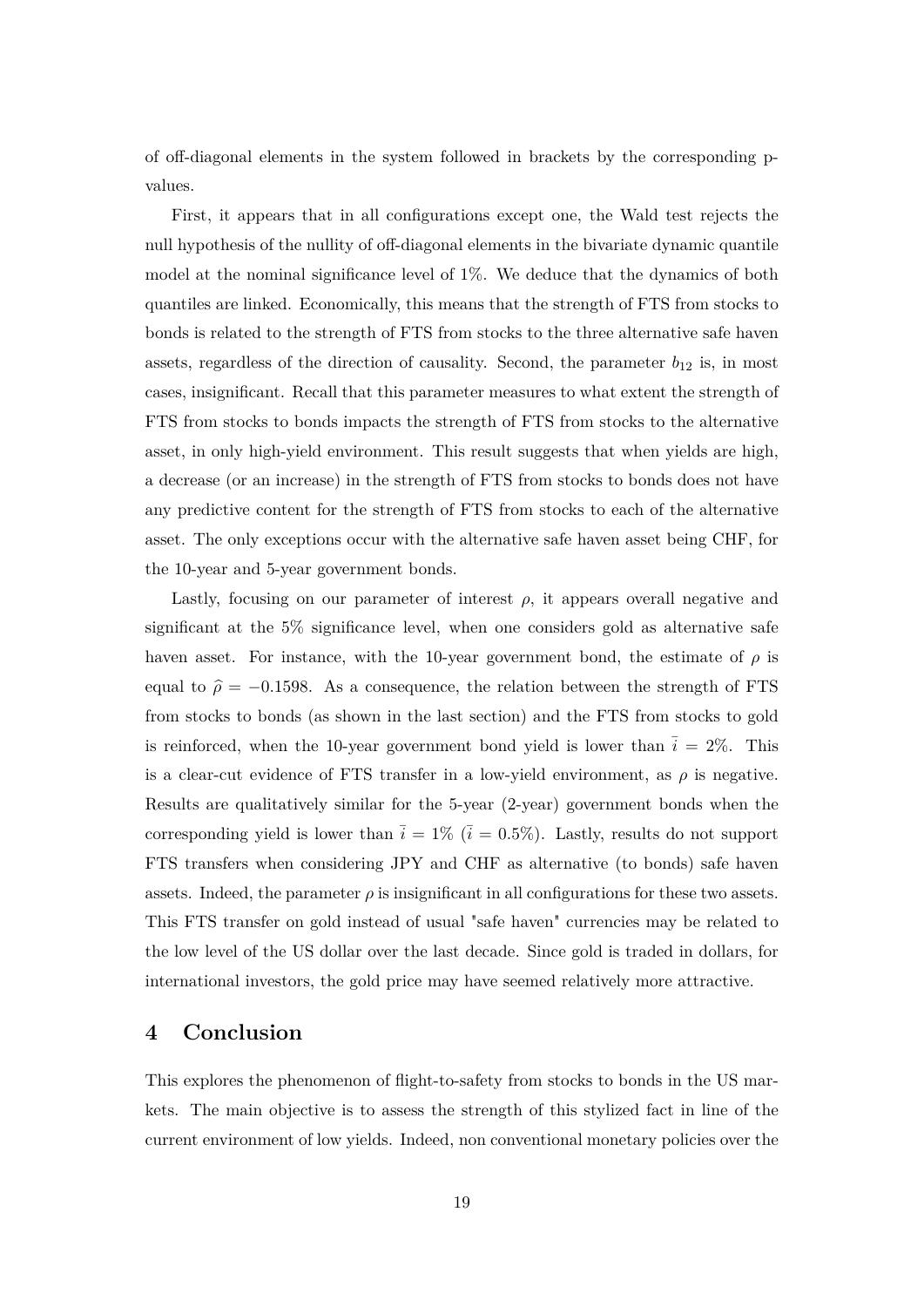last decade have pushed US government bond yields to historically low levels, and rationalizes the question of whether the traditional motives of flight-to-safety, i.e., wealth protection and liquidity, are still sufficient for investors to rebalance their equity portfolios in favor of bonds in market turmoils. To explore this issue, we develop a dynamic quantile model that models the strength of flight-to-safety from stocks to bonds. An augmented version of this regression, with low-yield regime as additional predictor, helps to evaluate the impact of the latter. Empirical applications using weekly data for the S&P 500 index and three US government bonds, show that when yields are low, the strength of flight-to-safety from stocks to bonds decreases. This result holds at all maturities considered (10-year, 5-year, 2-year), but to a greater extent at the highest maturity.

As an extension of these results, we check via a bivariate dynamic quantile model, whether the observed decreases of the strength of flight-to-safety from stocks to bonds, are related to some transfers to other more profitable safe haven assets. Using gold and two safe haven currencies (Swiss Franc and Japanese Yen) as alternative assets, results show that when US government bond yields are low, a decrease in the strength of flight-to-safety from stocks to bonds leads to an increase in the flight-to-safety from stocks to gold. This evidence of flight-to-safety transfers seems to operate at all bond maturities. In contrast, the empirical investigations do not favor a flight-to-safety transfer to the two safe haven currencies.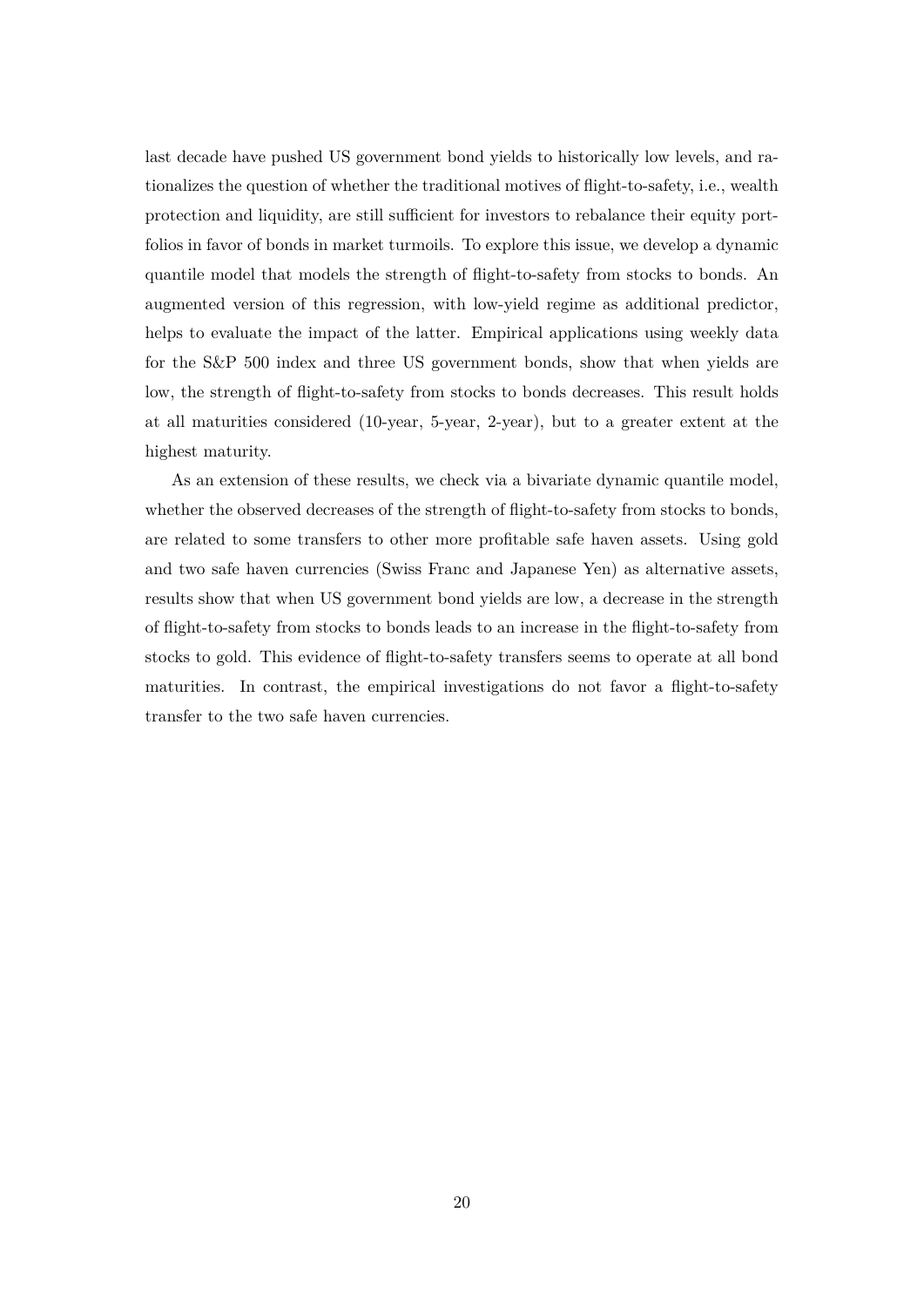# **A Appendix: Additional Tables and Figures**



Figure A.1: Dynamics of asset prices



Figure A.2: Dynamics of US government bond yields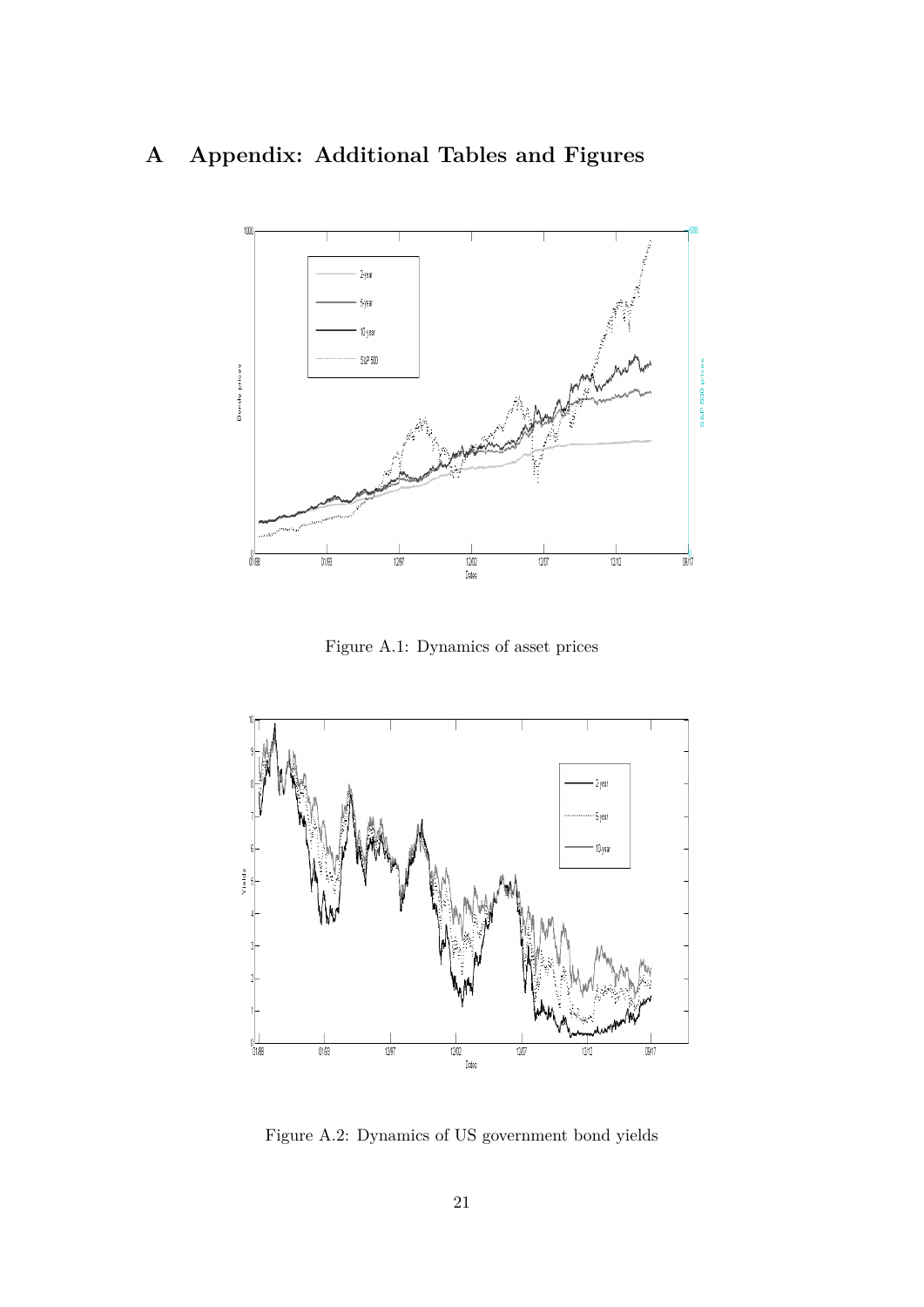|               | Benchmark               | $\overline{i} = 1\%$    | $\overline{i} = 2\%$    | $\overline{i} = 3\%$    | $\overline{i} = 4\%$    |  |  |
|---------------|-------------------------|-------------------------|-------------------------|-------------------------|-------------------------|--|--|
| $\alpha=99\%$ |                         |                         |                         |                         |                         |  |  |
| $\theta_0$    | $0.0058***$<br>(0.0010) | $0.0059***$<br>(0.0015) | $0.0059***$<br>(0.0014) | $0.0058***$<br>(0.0010) | $0.0058***$<br>(0.0010) |  |  |
| $\theta_1$    | $0.8101***$<br>(0.0227) | $0.7928***$<br>(0.0311) | $0.7943***$<br>(0.0293) | $0.8086***$<br>(0.0251) | $0.8111***$<br>(0.0228) |  |  |
| $\theta_2$    | $0.1511**$<br>(0.0696)  | 0.0414<br>(0.1000)      | 0.0433<br>(0.0917)      | $0.1448*$<br>(0.0838)   | $0.1525**$<br>(0.0741)  |  |  |
| $\theta_3$    | $0.8886***$<br>(0.0838) | $0.9222***$<br>(0.1116) | $0.9199***$<br>(0.1059) | $0.8976***$<br>(0.1033) | $0.8895***$<br>(0.0927) |  |  |
| $\delta$      |                         | $-0.0020*$<br>(0.0011)  | $-0.0020*$<br>(0.0011)  | $-0.0001$<br>(0.0011)   | $-0.0000$<br>(0.0008)   |  |  |
| Hit-Frequency | 0.0097                  | 0.0097                  | 0.0097                  | 0.0097                  | 0.0103                  |  |  |
| DQ-Stat       | 5.8829                  | 9.7949                  | 5.8306                  | 5.8604                  | 9.2821                  |  |  |
| DQ-Pvalue     | 0.8250                  | 0.4587                  | 0.8293                  | 0.8269                  | 0.5056                  |  |  |
|               |                         | $\alpha=97.5\%$         |                         |                         |                         |  |  |
| $\theta_0$    | $0.0047***$<br>(0.0010) | $0.0042***$<br>(0.0013) | $0.0045***$<br>(0.0010) | $0.0046***$<br>(0.0010) | $0.0047***$<br>(0.0009) |  |  |
| $\theta_1$    | $0.8070***$<br>(0.0599) | $0.8174***$<br>(0.0785) | $0.8076***$<br>(0.0593) | $0.7950***$<br>(0.0618) | $0.8065***$<br>(0.0599) |  |  |
| $\theta_2$    | 0.0564<br>(0.1132)      | 0.0466<br>(0.1047)      | 0.0363<br>(0.1005)      | 0.0110<br>(0.1258)      | 0.0452<br>(0.1146)      |  |  |
| $\theta_3$    | $0.6511**$<br>(0.2877)  | 0.6722<br>(0.4520)      | $0.6976**$<br>(0.3129)  | $0.7116**$<br>(0.3228)  | $0.6525**$<br>(0.2852)  |  |  |
| $\delta$      |                         | $-0.0019$<br>(0.0013)   | $-0.0017*$<br>(0.0010)  | $-0.0003$<br>(0.0010)   | $-0.0001$<br>(0.0009)   |  |  |
| Hit-Frequency | 0.0258                  | 0.0258                  | 0.0258                  | 0.0264                  | 0.0251                  |  |  |
| DQ-Stat       | 7.9803                  | 5.0806                  | 4.6447                  | 5.3015                  | 3.4711                  |  |  |
| DQ-Pvalue     | 0.6308                  | 0.8857                  | 0.9136                  | 0.8702                  | 0.9681                  |  |  |
| $\alpha=95\%$ |                         |                         |                         |                         |                         |  |  |
| $\theta_0$    | $0.0020***$<br>(0.0005) | $0.0020***$<br>(0.0005) | $0.0021***$<br>(0.0005) | $0.0020***$<br>(0.0005) | $0.0020***$<br>(0.0004) |  |  |
| $\theta_1$    | $0.8706***$<br>(0.0453) | $0.8706***$<br>(0.0455) | $0.8860***$<br>(0.0433) | $0.8725***$<br>(0.0504) | $0.8741***$<br>(0.0449) |  |  |
| $\theta_2$    | 0.0042<br>(0.1011)      | 0.0042<br>(0.0978)      | 0.0376<br>(0.0723)      | 0.0062<br>(0.1161)      | 0.0248<br>(0.0775)      |  |  |
| $\theta_3$    | $0.3321**$<br>(0.1435)  | $0.3320**$<br>(0.1458)  | $0.3087**$<br>(0.1331)  | $0.3281**$<br>(0.1442)  | $0.3314**$<br>(0.1414)  |  |  |
| $\delta$      |                         | $-0.0004$<br>(0.0006)   | $-0.0005$<br>(0.0004)   | $-0.0001$<br>(0.0004)   | 0.0001<br>(0.0004)      |  |  |
| Hit-Frequency | 0.0509                  | 0.0503                  | 0.0516                  | 0.0503                  | 0.0503                  |  |  |
| DQ-Stat       | 4.7443                  | 3.4235                  | 2.3370                  | 7.4845                  | 5.9763                  |  |  |
| DQ-Pvalue     | 0.9076                  | 0.9696                  | 0.9930                  | 0.6790                  | 0.8172                  |  |  |

Table A.1: Strength of FTS and low yields: S&P 500 & 5-year US Government bond

Notes: This table displays the results (parameter estimates followed by standard errors in parentheses) of different CAViaR models with the dependent variable being the returns on 5-year US Government bond in excess of the returns on S&P 500. The benchmark regression refers to the usual CAViaR model, while the others correspond to an extended CAViaR model that includes (as explanatory variable) a dummy variable measuring low-yield environment  $(i_t < \overline{i})$ . Statistics for the test of correct specification are also displayed, including the frequencies of Hit, the dynamic quantile (DQ) test statistics and the associated p-values. Panel A, B and C report the results for  $\alpha = 99\%$ ,  $\alpha = 97.5\%$  and  $\alpha = 95\%$ , respectively, with  $\alpha$  the upper-quantile risk level. All estimations are performed using weekly data ranging from January 15, 1988 to September 29, 2017, with a total of  $T = 1551$  observations. Significances at 1%, 5% and 10% are emphasized by \*\*\*, \*\* and \*, respectively.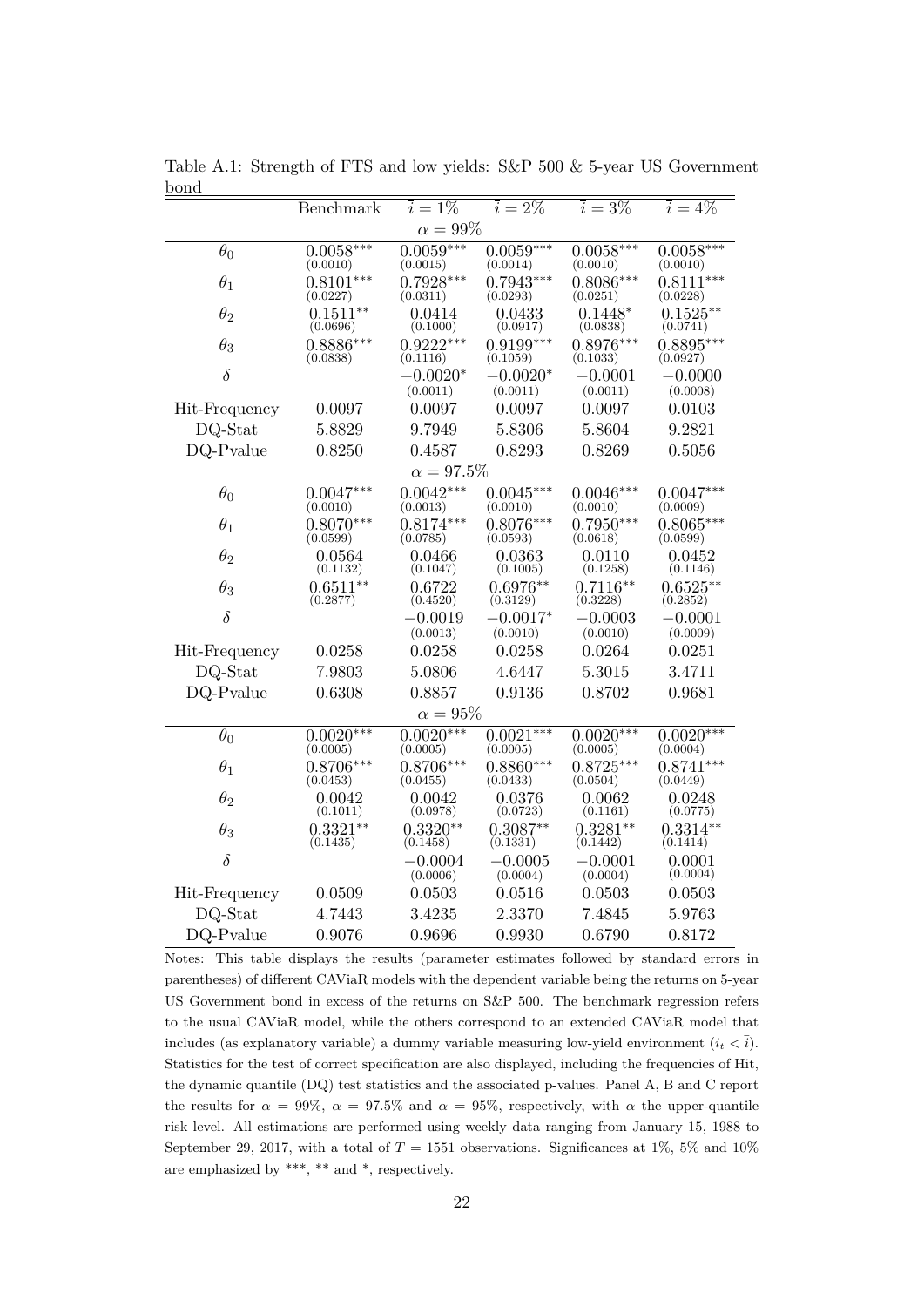|                 | Benchmark               | $\bar{i} = 0.5\%$        | $\overline{i} = 1\%$    | $\overline{i} = 2\%$    | $\overline{i} = 3\%$    |  |  |
|-----------------|-------------------------|--------------------------|-------------------------|-------------------------|-------------------------|--|--|
| $\alpha = 99\%$ |                         |                          |                         |                         |                         |  |  |
| $\theta_0$      | $0.0055***$<br>(0.0013) | $0.0062***$<br>(0.0013)  | $0.0074***$<br>(0.0013) | $0.0055***$<br>(0.0014) | $0.0058***$<br>(0.0023) |  |  |
| $\theta_1$      | $0.8134***$<br>(0.0430) | $0.7642***$<br>(0.0253)  | $0.7594***$<br>(0.0423) | $0.8137***$<br>(0.0507) | $0.8030***$<br>(0.0579) |  |  |
| $\theta_2$      | $0.1715**$<br>(0.0850)  | 0.0031<br>(0.1510)       | 0.0101<br>(0.1458)      | $0.1726*$<br>(0.0980)   | 0.0994<br>(0.1581)      |  |  |
| $\theta_3$      | $0.8769***$<br>(0.2154) | $1.0849***$<br>(0.1177)  | $0.9503***$<br>(0.2622) | $0.8733***$<br>(0.2562) | $0.8112***$<br>(0.2512) |  |  |
| $\delta$        |                         | $-0.0035***$<br>(0.0009) | $-0.0022$<br>(0.0014)   | 0.0000<br>(0.0010)      | 0.0003<br>(0.0011)      |  |  |
| Hit-Frequency   | 0.0103                  | 0.0110                   | 0.0103                  | 0.0097                  | 0.0103                  |  |  |
| $DQ$ -Stat      | 13.4383                 | 9.1505                   | 5.5963                  | 14.7503                 | 13.2982                 |  |  |
| DQ-Pvalue       | 0.2002                  | 0.5179                   | 0.8480                  | 0.1414                  | 0.2075                  |  |  |
|                 |                         | $\alpha=97.5\%$          |                         |                         |                         |  |  |
| $\theta_0$      | $0.0040***$<br>(0.0010) | $0.0043***$<br>(0.0010)  | $0.0044***$<br>(0.0012) | $0.0040***$<br>(0.0010) | $0.0040***$<br>(0.0010) |  |  |
| $\theta_1$      | $0.8448***$<br>(0.0471) | $0.8342***$<br>(0.0489)  | $0.8237***$<br>(0.0531) | $0.8464***$<br>(0.0463) | $0.8443***$<br>(0.0467) |  |  |
| $\theta_2$      | $0.1391**$<br>(0.0645)  | $0.1242*$<br>(0.0667)    | 0.0822<br>(0.0917)      | $0.1392**$<br>(0.0677)  | $0.1335**$<br>(0.0653)  |  |  |
| $\theta_3$      | $0.5624**$<br>(0.2212)  | $0.5917**$<br>(0.2607)   | $0.6087***$<br>(0.2213) | $0.5536***$<br>(0.2154) | $0.5477***$<br>(0.2118) |  |  |
| $\delta$        |                         | $-0.0008$<br>(0.0008)    | $-0.0009$<br>(0.0007)   | $-0.0002$<br>(0.0006)   | 0.0001<br>(0.0006)      |  |  |
| Hit-Frequency   | 0.0258                  | 0.0258                   | 0.0271                  | 0.0251                  | 0.0258                  |  |  |
| DQ-Stat         | 3.5442                  | 3.4077                   | 6.1886                  | 4.8946                  | 3.4247                  |  |  |
| DQ-Pvalue       | 0.9656                  | 0.9701                   | 0.7992                  | 0.8981                  | 0.9696                  |  |  |
| $\alpha=95\%$   |                         |                          |                         |                         |                         |  |  |
| $\theta_0$      | $0.0024***$<br>(0.0006) | $0.0024***$<br>(0.0006)  | $0.0023***$<br>(0.0006) | $0.0023***$<br>(0.0005) | $0.0023***$<br>(0.0006) |  |  |
| $\theta_1$      | $0.8763***$<br>(0.0409) | $0.8797***$<br>(0.0388)  | $0.8835***$<br>(0.0371) | $0.8822***$<br>(0.0344) | $0.8852***$<br>(0.0369) |  |  |
| $\theta_2$      | 0.0661<br>(0.0499)      | 0.0749<br>(0.0461)       | 0.0552<br>(0.0498)      | 0.0642<br>(0.0499)      | 0.0593<br>(0.0477)      |  |  |
| $\theta_3$      | $0.3370***$<br>(0.1273) | $0.3327***$<br>(0.1201)  | $0.3081***$<br>(0.1092) | $0.3334***$<br>(0.1103) | $0.3132***$<br>(0.1090) |  |  |
| $\delta$        |                         | 0.0001<br>(0.0004)       | $-0.0002$<br>(0.0004)   | $-0.0003$<br>(0.0003)   | $-0.0002$<br>(0.0003)   |  |  |
| Hit-Frequency   | 0.0503                  | 0.0503                   | 0.0509                  | 0.0496                  | 0.0503                  |  |  |
| DQ-Stat         | 3.9047                  | 3.4280                   | 4.4762                  | 4.8623                  | 3.6974                  |  |  |
| DQ-Pvalue       | 0.9515                  | 0.9695                   | 0.9233                  | 0.9002                  | 0.9600                  |  |  |

Table A.2: Strength of FTS and low yields: S&P 500 & 2-year US Government bond

Notes: This table displays the results (parameter estimates followed by standard errors in parentheses) of different CAViaR models with the dependent variable being the returns on 2-year US Government bond in excess of the returns on S&P 500. The benchmark regression refers to the usual CAViaR model, while the others correspond to an extended CAViaR model that includes (as explanatory variable) a dummy variable measuring low-yield environment  $(i_t < \overline{i})$ . Statistics for the test of correct specification are also displayed, including the frequencies of Hit, the dynamic quantile (DQ) test statistics and the associated p-values. Panel A, B and C report the results for  $\alpha = 99\%$ ,  $\alpha = 97.5\%$  and  $\alpha = 95\%$ , respectively, with  $\alpha$  the upper-quantile risk level. All estimations are performed using weekly data ranging from January 15, 1988 to September 29, 2017, with a total of  $T = 1551$  observations. Significances at 1%, 5% and 10% are emphasized by \*\*\*, \*\* and \*, respectively.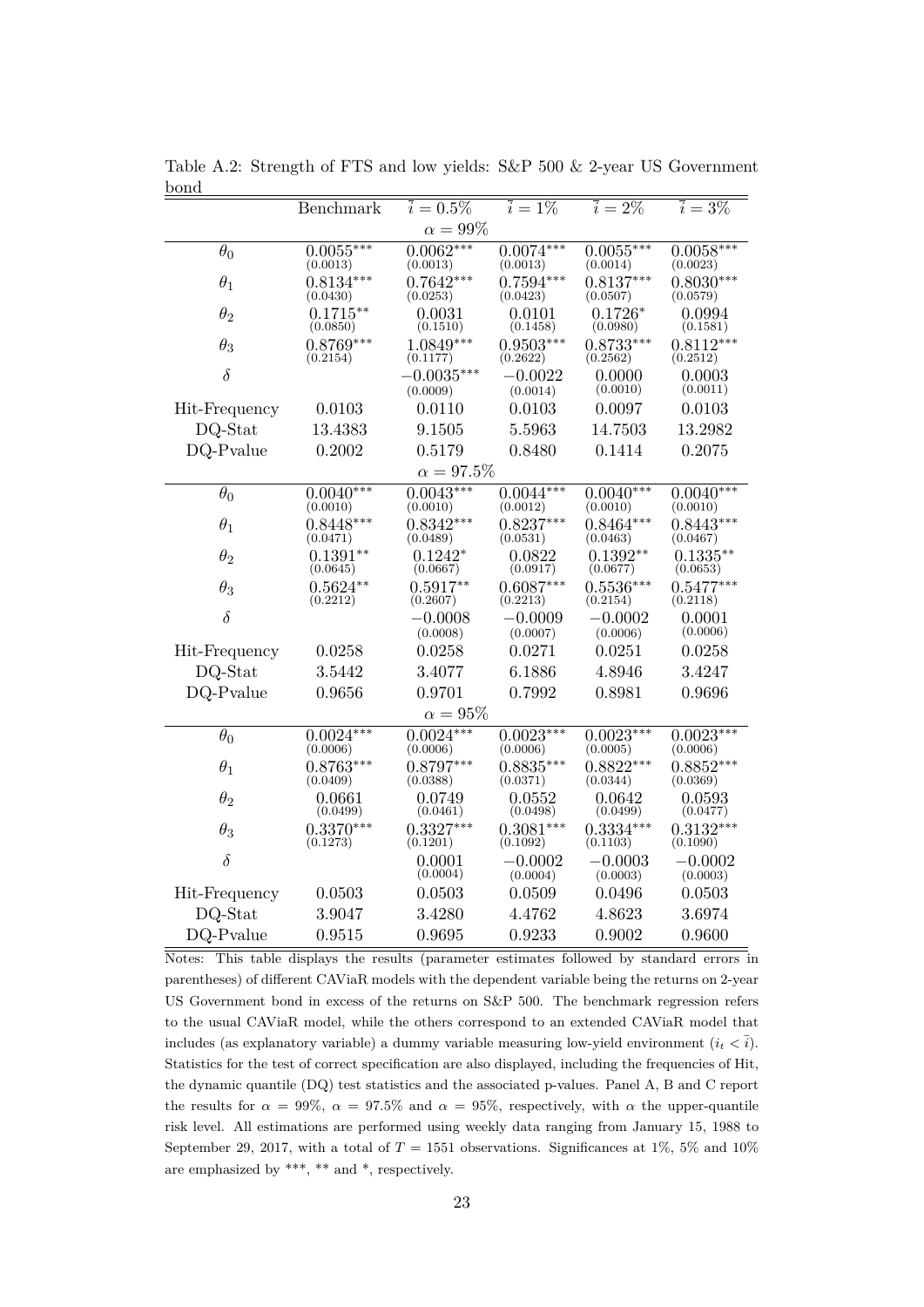## **Bibliography**

- Aslanidis, A. and Christiansen, C. (2017). Flight to safety from european stock markets. *Working paper SSRN*.
- Baele, L., Bekaert, G., Inghelbrecht, K., and Wei, M. (2015). Flight to safety. *Working paper SSRN*.
- Baele, L. and Van Holle, F. (2017). Stock-bond correlations, macroeconomic regimes and monetary policy. *Working paper SSRN*.
- Baur, D. G. and Lucey, B. M. (2009). Flights and contagion-an empirical analysis of stock-bond correlations. *Journal of Financial Stability*, 5(4):339–352.
- Baur, D. G. and Lucey, B. M. (2010a). Is gold a hedge or a safe haven? an analysis of stocks, bonds and gold. *The Financial Review*, 45:217–229.
- Baur, D. G. and Lucey, B. M. (2010b). Is gold a hedge or a safe haven? an analysis of stocks, bonds and gold. *Financial Review*, 45(2):217–229.
- Baur, D. G. and McDermott, T. K. (2010). Is gold a safe haven? international evidence. *Journal of Banking & Finance*, 34(8):1886–1898.
- Beber, A., Brandt, M. W., and Kavajecz, K. A. (2009). Flight-to-quality or flight-toliquidity? evidence from the euro area bond market. *Review of Financial Studies*, 22:925–957.
- Beckmann, J., Berger, T., and Czudaj, R. (2015). Does gold act as a hedge or a safe haven for stocks? a smooth transition approach. *Economic Modelling*, 48:16–24.
- Botman, D. P., de Carvalho Filho, I. E., and Lam, W. R. (2013). The curious case of the yen as a safe haven currency: A forensic analysis. *IMF Working Paper*, No. 228/13.
- Brunnermeier, M. K. and Pedersen, L. H. (2009). Market liquidity and funding liquidity. *Review of Financial Studies*, 22:2201–2238.
- Caballero, R. J. and Krishnamurthy, A. (2008). Collective risk management in a flight to quality episode. *Journal of Finance*, 63:2195–2230.
- Cappiello, L., Gerard, B., Kadareja, A., and Manganelli, S. (2014). Measuring comovements by regression quantiles. *Journal of Financial Econometrics*, 12(4):645–678.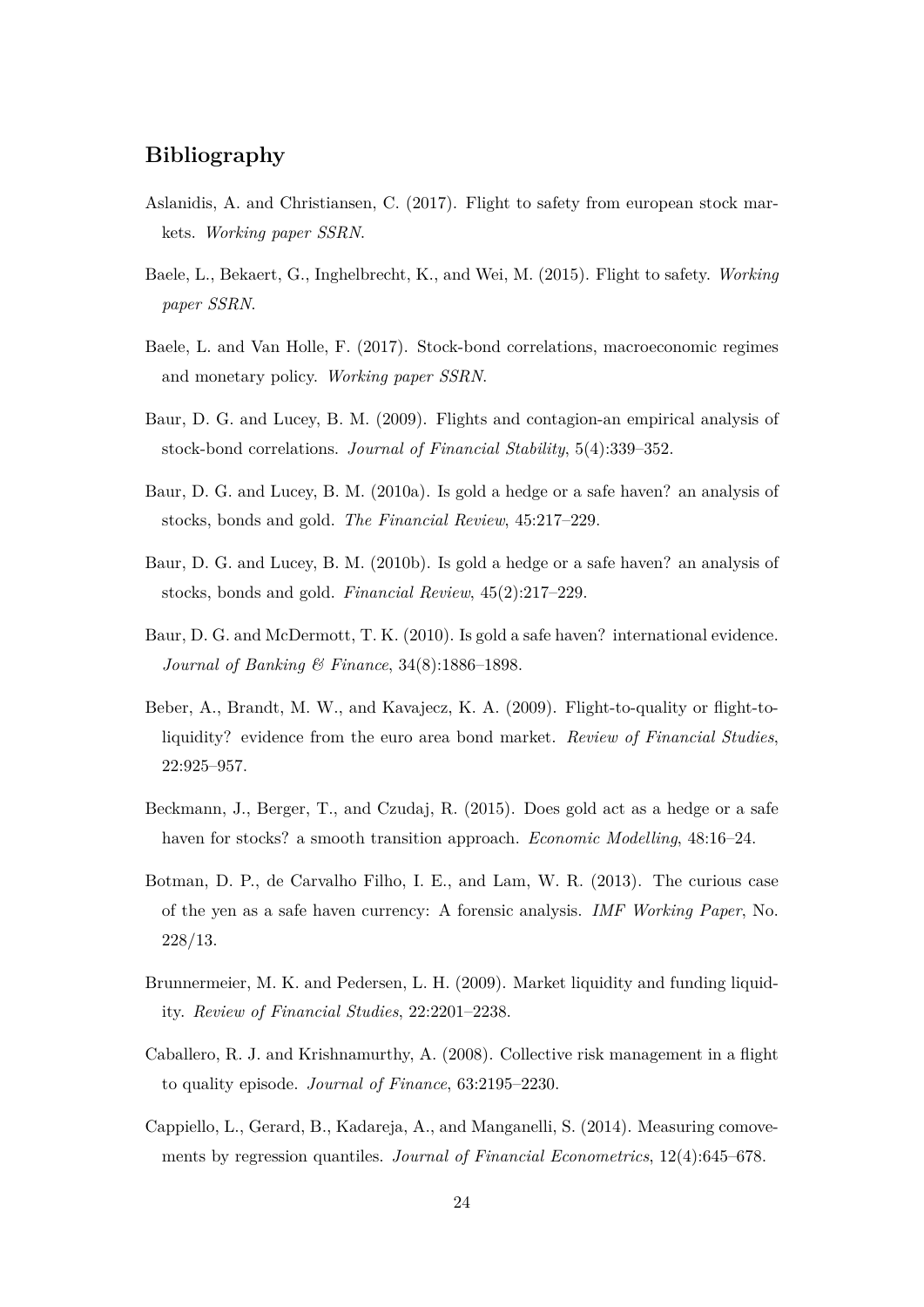- de Carvalho Filho, I. E. (2015). Risk-off episodes and swiss franc appreciation: the role of capital flows. *German Economic Review*, 16(4):439–463.
- Draisma, G., Drees, H., Ferreira, A., and de Haan, L. (2004). Bivariate tail estimation: dependence in asymptotic independence. *Bernouilli*, 10(2):251–280.
- Engle, R. F. and Manganelli, S. (2004). Caviar: Conditional autoregressive value at risk by regression quantiles. *Journal of Business and Economic Statistics*, 22(4):367–381.
- Ghysels, E., Plazzi, A., and Valkanov, R. (2016). The risk-return relationship and financial crises. *Working paper SSRN*.
- Habib, M. M. and Stracca, L. (2012). Getting beyond carry trade-what makes a safehaven currency? *Journal of International Economics*, 87(1):50–64.
- Habib, M. M. and Stracca, L. (2014). Foreign investors and crises: There is no safe haven for all seasons. *VoxEu.org*, 28(February).
- Hartmann, P., Straetmans, S., and de Vries, C. G. (2004). Asset market linkages in crisis periods. *Review of Economics and Statistics*, 86:313–326.
- Hood, M. and Malik, F. (2013). Is gold the best hedge and a safe haven under changing stock market volatility? *Review of Financial Economics*, 22(2):47–52.
- Hua, L. and Joe, H. (2011). Tail order and intermediate tail dependence of multivariate copulas. *Journal of Multivariate Analysis*, 102:1454–1471.
- Ilmanen, A. (2003). Stock-bond correlations. *The Journal of Fixed Income*, 13(2):55– 66.
- Koenker, R. and Bassett, G. (1978). Regression quantiles. *Econometrica*, 46(1):33–50.
- Komunjer, I. (2005). Quasi-maximum likelihood estimation for conditional quantiles. *Journal of Econometrics*, 128:127–164.
- Ledford, A. and Tawn, J. (1996). Statistics for near independence in multivariate extreme values. *Biometrika*, 83:169–187.
- Li, L. (2002). Macroeconomic factors and the correlation of stock and bond returns. *Yale International Center for Finance*, Working Paper 02-46.
- McNeil, A. J., Frey, R., and Embrechts, P. (2005). *Quantitative Risk Management: Concepts, Techniques, and Tools*. Princeton University Press.